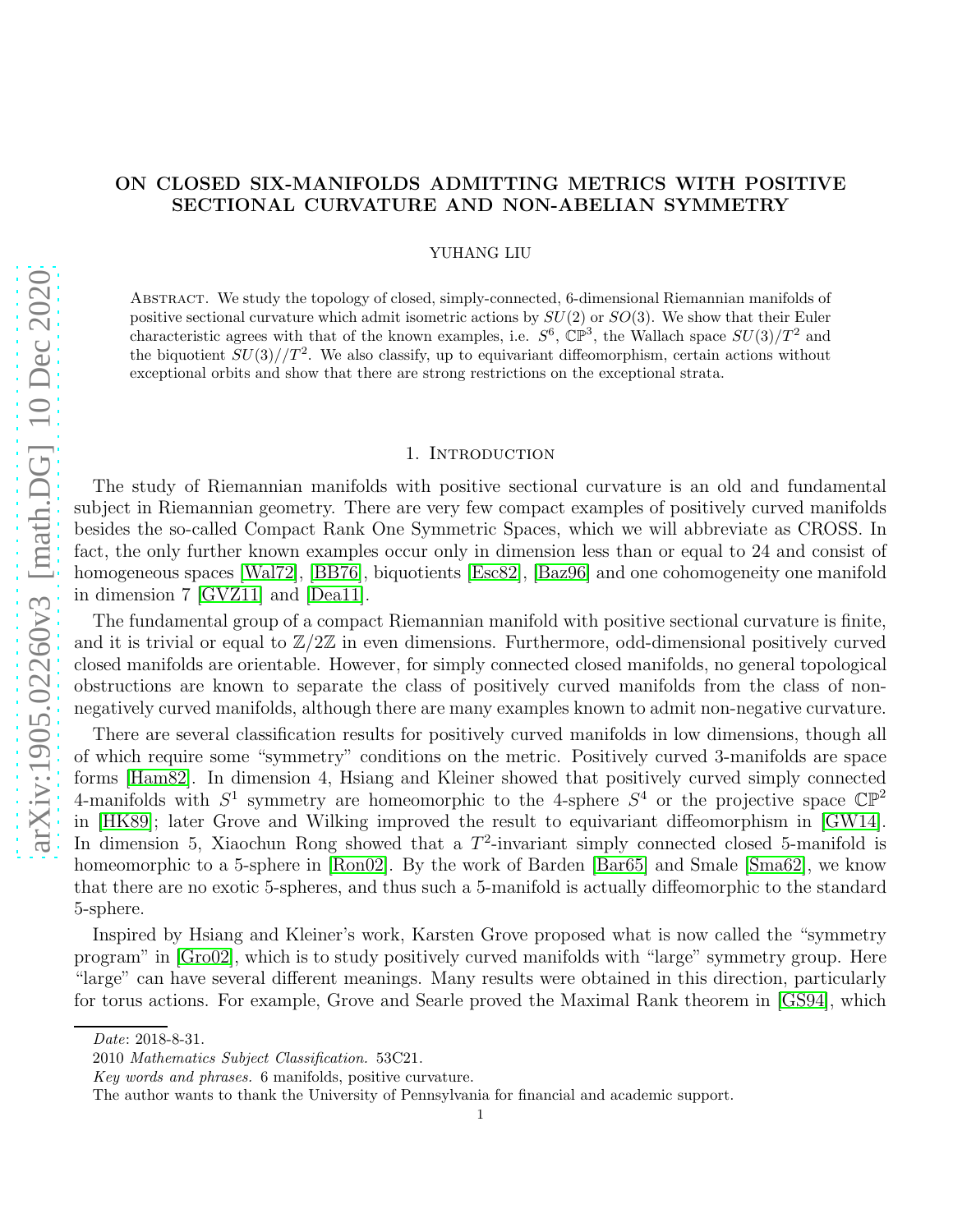states that the symmetry rank of an *n*-dimensional positively curved closed manifold is at most  $\left[\frac{n+1}{2}\right]$ , and in the case of equality the manifold is diffeomorphic to a sphere,  $\mathbb{RP}^n$ ,  $\mathbb{CP}^n$  or a lens space. In [\[FR05\]](#page-22-14), Fuquan Fang and Xiaochun Rong showed that a closed simply connected  $2m$ -manifold  $(m \geq 5)$ of positive sectional curvature on which an  $(m - 1)$ -torus acts isometrically is homeomorphic to a complex projective space if and only if its Euler characteristic is not 2. Burkhard Wilking showed that when  $n \geq 10$  and a positively curved closed simply connected *n*-manifold M has symmetry rank at least  $\frac{n}{4}+1$ , M is homeomorphic to  $S^n$  or  $\mathbb{HP}^{\frac{n}{4}}$  or homotopy equivalent to  $\mathbb{CP}^{\frac{n}{2}}$  in [\[Wil03\]](#page-22-15). Recently Kennard, Wiemeler and Wilking claimed that an even-dimensional positively curved manifold with T 5 -symmetry has Euler characteristic at least 2 [\[Ken20\]](#page-22-16).

After these classification results of positively curved manifolds invariant under torus actions, it is natural to investigate metrics with non-abelian symmetry. Wilking studied positively curved manifolds with high symmetry degree or low cohomogeneity relative to the dimension in [\[Wil06\]](#page-22-17). Since all nonabelian compact Lie groups contain a rank 1 subgroup,  $SU(2)$  or  $SO(3)$ , it is natural to study metrics invariant under  $SU(2)$  or  $SO(3)$ . In dimension 5, Fabio Simas obtained a partial classification of positively curved 5-manifolds invariant under  $SU(2)$  or  $SO(3)$  in [\[Sim16\]](#page-22-18). We point out here that Fabio Simas listed  $SU(3)/SO(3)$  with the linear  $SU(2)$ -action as a candidate for positive curvature. But we note that this is not possible, since the fixed point set  $(SU(3)/SO(3))^{Z/2Z}$  is diffeomorphic to  $U(2)/O(2)$ , which does not admit positive curvature.

In this paper we study 6-dimensional positively curved manifolds with  $SU(2)$  or  $SO(3)$  symmetry. This is also the first dimension where new examples other than the CROSSes have been constructed, which need to be recognized. They are the Wallach space  $SU(3)/T^2$ , where  $T^2$  is the maximal torus, and the biquotient  $SU(3)/T^2$ , where

$$
T^{2} = \{(\text{diag}(z, w, zw), \text{ diag}(1, 1, \bar{z}^{2}\bar{w}^{2}))| z, w \in S^{1}\} \subset S(U(3) \times U(3))
$$

acts freely on  $SU(3)$ . On the first space one has an action by both  $SO(3)$  and  $SU(2)$ , isometric in the positively curved metric, and on the second space an action by  $SU(2)$  which commutes with  $diag(1, 1, \bar{z}^2 \bar{w}^2).$ 

Our first result is:

<span id="page-1-3"></span><span id="page-1-0"></span>**Theorem 1.1.** Let  $M = M^6$  be a 6-dimensional closed simply connected Riemannian manifold of positive sectional curvature such that  $SU(2)$  or  $SO(3)$  acts isometrically and effectively on M. Then:

- (a) The Euler characteristic  $\chi(M) = 2, 4, 6;$
- (b) The principal isotropy group is trivial unless M is equivariantly diffeomorphic to  $S^6$  with a linear SO(3)-action;
- <span id="page-1-2"></span>(c) When the principal isotropy is trivial, the exceptional isotropy groups are either cyclic or dihedral groups.

Notice that in the known examples, one has indeed  $\chi(M) = 2$ , 4, 6. Before stating the next theorems, we mention that the orbit space  $M/G$  is homeomorphic to a 3-sphere or a 3-ball (see Theorem [3.1\)](#page-6-0) unless M is equivariantly diffeomorphic to  $S^6$  with a linear  $SO(3)$ -action (See Section [5,](#page-18-0) Example [1](#page-18-1)[\(b\)\)](#page-18-2).

In the case of  $G = SU(2)$  we will show:

<span id="page-1-1"></span>**Theorem 1.2.** Let M be a positively curved simply connected 6-manifold. Assume that  $G = SU(2)$ acts on M isometrically and effectively.

(a) If the fixed point set  $M^G$  is non-empty, then M is equivariantly diffeomorphic to a linear action on  $S^6$  or  $\mathbb{CP}^3$ .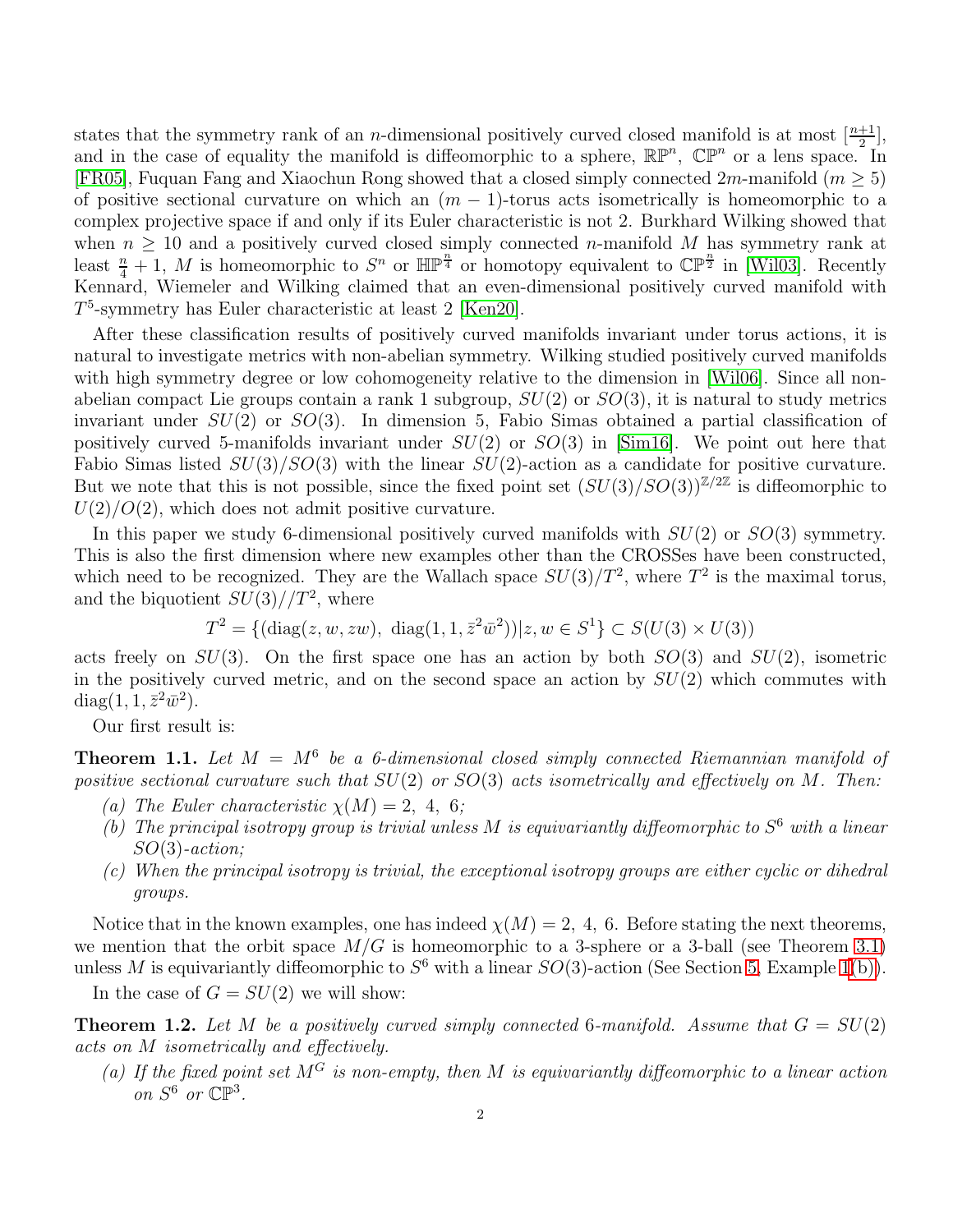(b) If  $M^G$  is empty and the action has no exceptional orbits, then M is diffeomorphic to  $S^6$ ,  $S^2 \times S^4$ or  $SU(3)/T^2$ .

In the case of  $G = SO(3)$  we have:

<span id="page-2-1"></span>**Theorem 1.3.** Let M be a positively curved simply connected 6-manifold. Assume that  $G = SO(3)$  acts on M isometrically and effectively and that the orbit space  $M/G$  is a 3-ball whose boundary contains more than 1 orbit type, and that there are no exceptional orbits or interior singular orbits. Then  $M^6$ is equivariantly homeomorphic to a linear action on  $S<sup>6</sup>$ .

See Theorem [4.2](#page-11-0) for further results in this special case. Explicit actions as in the above theorems are described in Section [5.](#page-18-0)

The strategy to obtain these results is to analyze the structure of the orbit space and recover M from  $M/G$ . We will show that  $M/G$  is homeomorphic to  $B^4$ ,  $B^3$  or  $S^3$ . When  $M/G = B^4$ , the action is fixed point homogeneous and is completely understood. When  $M/G = B<sup>3</sup>$ , we characterize the boundary and interior stratification for both  $G = SU(2)$  and  $G = SO(3)$ . When  $M/G = S<sup>3</sup>$ , we show that there are at most 3 singular orbits. In all three cases, we describe the structure of singular orbit strata, which allows us to glue different pieces of singular orbits to recover the topology of  $M$  if exceptional orbits do not occur. If exceptional orbits occur, we show that the stratification of  $M/G$  must be very special.

We note that Fuquan Fang also studied the classification of positively curved 6-manifolds with symmetry group containing  $SU(2)$  or  $SO(3)$ . In addition, we discuss the case of finite non-trivial isotropy groups and the case when the orbit space  $M/G$  is homeomorphic to  $B^3$  or  $B^4$ . We also point out that there are in fact examples for which  $G = SO(3)$ ,  $M^G \neq \emptyset$  but M is not diffeomorphic to  $S^6$ . See Section [5,](#page-18-0) Example [2](#page-19-0)[\(c\).](#page-19-1)

This paper is organized as follows: Section [2](#page-2-0) is devoted to preliminary knowledge on group actions and manifolds with positive sectional curvature. In Section [3](#page-6-1) we study different orbit types for all possible actions considered in this paper. In Section [4](#page-10-0) we prove Theorem [1.1,](#page-1-0) Theorem [1.2](#page-1-1) and Theorem [1.3,](#page-2-1) and study actions with more complicated orbit stratification. In Section [5](#page-18-0) we describe all known examples of isometric  $SU(2)$ - and  $SO(3)$ -actions on positively curved 6-manifolds.

Acknowledgement: This paper is part of the author's PhD thesis under the supervision of Professor Wolfgang Ziller and we would like to thank him for his endless advice and support. We would also like to thank Fuquan Fang, Francisco Gozzi, Karsten Grove, Xiaochun Rong and Fabio Simas for helpful conversations.

#### 2. Preliminaries

<span id="page-2-0"></span>We start by recalling some basic definitions for group actions, see e.g. [\[Bre72\]](#page-22-19) and [\[AB15\]](#page-21-0) for a reference. Let G be a compact Lie group and M be a compact smooth manifold. For a smooth action  $\pi: G \times M \to M$ , the G-orbit  $G \cdot p$  through a point  $p \in M$  is the submanifold  $G \cdot p = \{gp \in M | g \in G\},\$ the *isotropy group* or the stabilizer at  $p \in M$  is defined as  $G_p = \{g \in G | gp = p\}$ , and we have  $G \cdot p = G/G_p$ . Furthermore, we denote the *G-fixed point set* by  $M^G = \{p \in M | G \cdot p = p\}$ . Note also that the fixed point set in an orbit has the form  $(G/K)^H = \{g \in G | g^{-1}Hg \subset K\}/K$ , where  $H \subset K \subset G$ . In particular,  $(G/H)^H = N(H)/H$ .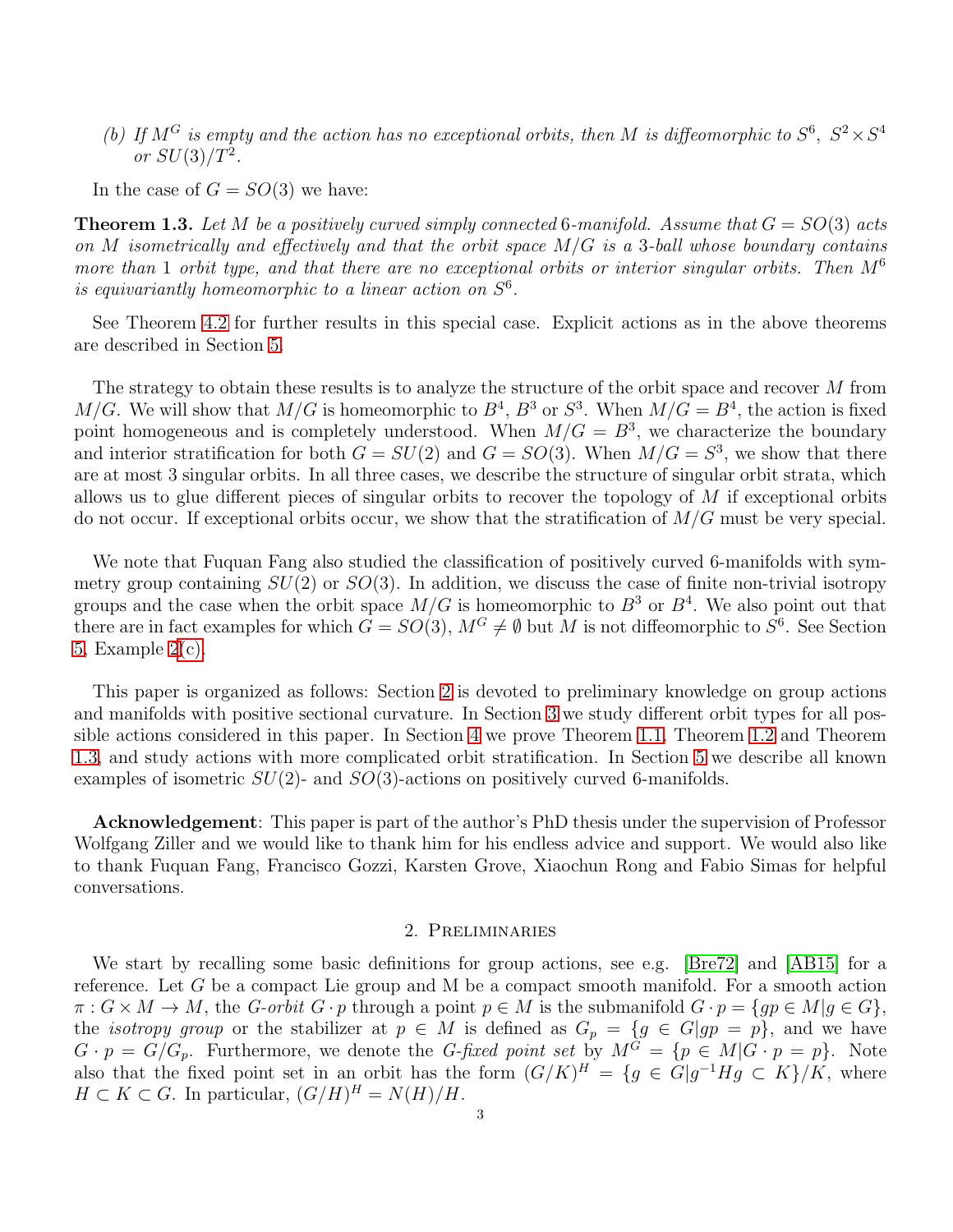Points in the same G-orbits have conjugate isotropy groups. The *isotropy type* of a G-orbit  $G/H$  is the conjugacy class of isotropy groups at points in  $G/H$  and denote it by  $(H)$ . We define  $M_{(K)}$  to be the union of orbits with the same isotropy type  $(K)$ . For compact group actions on compact manifolds, there are only finitely many orbit types.

Among all orbit types of a given action, there exist maximal orbits  $G/H$  with respect to inclusion of isotropy groups called the principal orbits. Non-principal orbits which have the same dimension as the principal orbit are called exceptional orbits, and orbits having lower dimension than principal ones are called singular orbits.

The *orbit space*  $M^* = M/G$  is the union of its *orbit strata*  $M^*_{(K)} = M_{(K)}/G$  which themselves are manifolds. The principal orbit stratum  $M^*_{(H)}$  is an open, dense and connected subset of  $M/G$ . In particular the dimension of  $M^*_{(H)}$  is called the *cohomogeneity* of the action. Codimension one strata in  $M^*$  are called *faces*, which are part of  $\partial M^*$ . We will also use the fact that  $M_{(K)}^K \to M_{(K)}^*$  is an  $N(K)/K$ -principal bundle and the structure group of  $M_{(K)} \to M^*_{(K)}$  is  $N(K)/K$ .

The following theorem gives constraints on the exceptional orbits on simply-connected manifolds:

<span id="page-3-1"></span>**Theorem 2.1.** ([\[Bre72\]](#page-22-19), Theorem IV.3.12) Let M be a simply-connected manifold and G a compact group acting on M. Then  $M^*$  is also simply connected and there are no exceptional orbits  $G/K$  whose stratum  $M^*_{(K)}$  has codimension 1 in  $M^*$  (so called special exceptional orbits).

The following theorem describes the manifold structure on  $M^*$  for certain actions of cohomogeneity 3.

<span id="page-3-0"></span>**Theorem 2.2.** ([\[Bre72\]](#page-22-19), Corollary IV.4.7) Let M be a compact and simply-connected manifold and G a compact group acting on N. Suppose that all orbits are connected. Then M<sup>∗</sup> is a simply connected topological 3-manifold with or without boundary.

For each orbit  $G \cdot p$ , let  $T_p^{\perp}$  denote the normal space at p to the orbit and  $\nu_p$  the unit sphere in the normal space.  $T_p^{\perp}$  admits a natural linear action by the isotropy group  $G_p$ , called the *slice* representation. The quotient  $T_p^{\perp}/G_p$  is called the tangent cone of the orbit in the orbit space, and  $\nu_p/G_p$  is the *space of directions* at p and is denoted as  $\Sigma_{[p]}$ . If G acts on M by isometries, the orbit space, tangent cones and spaces of directions all inherit a metric from M. In particular, if we impose the positive curvature assumption on M,  $M/G$  becomes an Alexandrov space with positive curvature.

We also note that  $M_{(K)} \cap T_p^{\perp} = (T_p^{\perp})^K$ , and the slice theorem states that an equivariant neighborhood of  $G/G_p$  has the form  $G \times_{G_p} D(T_p^{\perp}) = (G \times D(T_p^{\perp}))/G_p$ , where  $D(T_p^{\perp})$  is a disk in  $T_p^{\perp}$  (also called the slice at p) and  $G_p$  acts on G via right multiplication and on  $D(T_p^{\perp})$  via the slice representation.

We now state the Extent Lemma. For any metric space  $(X, d)$  and positive integer  $q \geq 2$ , we define the q-extent of X as

(2.1) 
$$
xt_q(X) = \frac{1}{\binom{q}{2}} \sup_{x_1, ..., x_q \in X} \sum_{1 \le i < j \le q} d(x_i, x_j).
$$

In other words,  $xt_q(X)$  is the maximal average distance between points in q-touples in X. When  $q = 2, xt_2(X)$  is the diameter of X. The Extent Lemma from [\[GS97\]](#page-22-20) states that: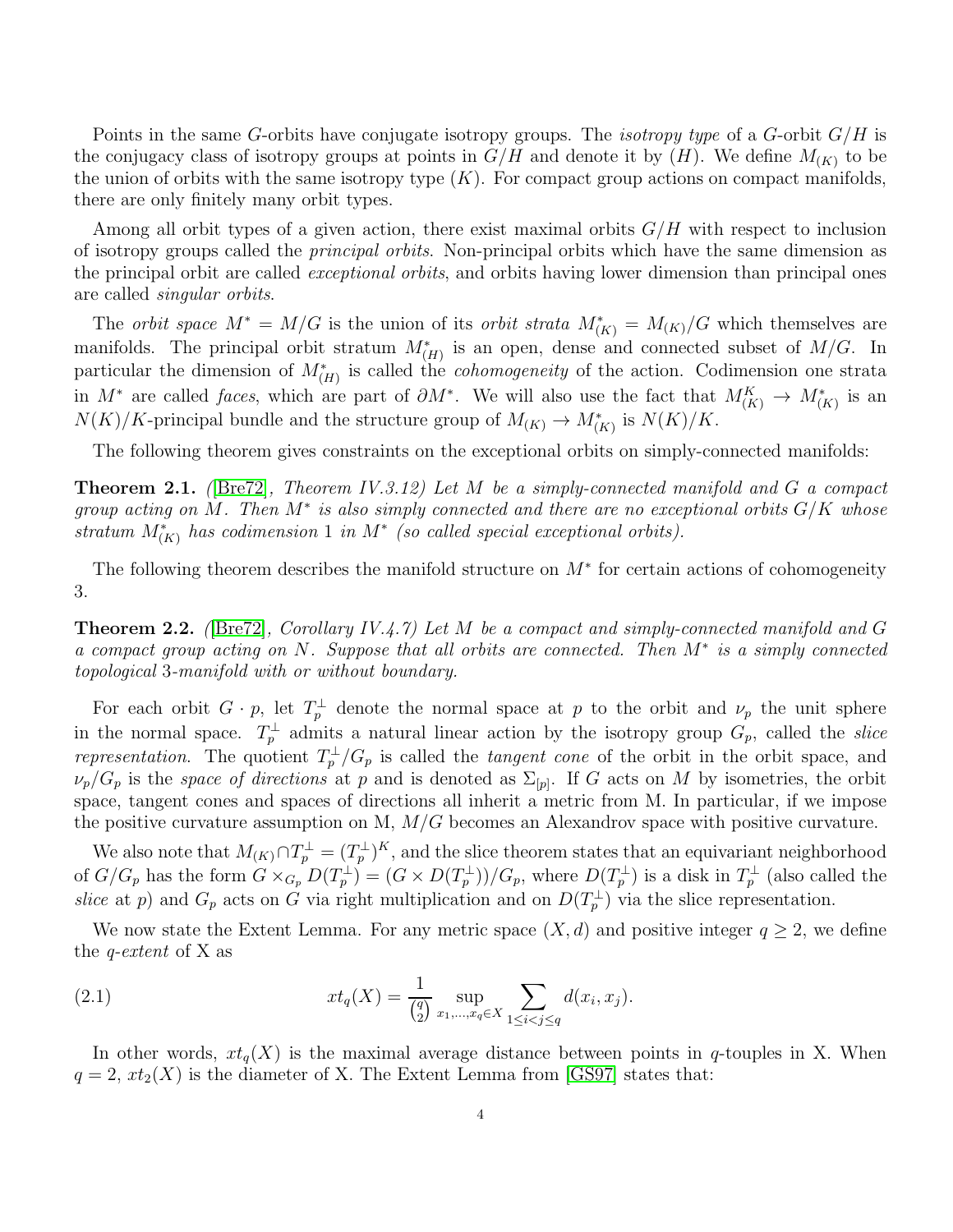<span id="page-4-3"></span>**Lemma 2.3.** If  $M/G$  is an Alexandrov space with positive curvature, then for all  $(q+1)$ -touples  $([x_0], ..., [x_q])$  in  $M/G$ , we have:

$$
\frac{1}{q+1} \sum_{i=0}^{q} xt_q(\Sigma_{[x_i]}) > \frac{\pi}{3}.
$$

For the Euler Characteristic we have

- **Theorem 2.4.** (a) [\[Kob58\]](#page-22-21) If a torus T acts smoothly on a closed smooth manifold M, then the Euler characteristic of M equals that of  $M^T$ , that is,  $\chi(M) = \chi(M^T)$ ;
	- (b) [\[PS02\]](#page-22-22) If M is a 6-dimensional simply connected Riemannian manifold with positive sectional curvature and  $S^1$ -symmetry, then  $\chi(M)$  is positive and even.

For totally geodesic submanifolds of positively curved manifolds, we have the so called Connectedness Lemma due to Burkhard Wilking:

**Theorem 2.5.** (Connectedness Lemma, [\[Wil03\]](#page-22-15)) Let  $M<sup>n</sup>$  be a compact n-dimensional Riemannian manifold with positive sectional curvature. Suppose that  $N^{n-k} \subset M^n$  is a compact totally geodesic embedded submanifold of codimension k. Then the inclusion map  $N^{n-k} \hookrightarrow M^n$  is  $(n-2k+1)$ -connected.

Recall that if we have a continuous map  $f: X \to Y$  between two connected topological spaces X and Y, and a positive integer k, then we say that f is k-connected if  $f_*$  induces isomorphisms on homotopy groups  $\pi_i$ ,  $1 \leq i \leq k-1$  and surjection on  $\pi_k$ .

For smooth actions on positively curved mainifolds with nontrivial principal isotropy group, we have:

<span id="page-4-0"></span>Theorem 2.6. (Isotropy Lemma, [\[Wil06\]](#page-22-17)) Let G be a compact Lie group acting isometrically and not transitively on a positively curved manifold  $(M, q)$  with nontrivial principal isotropy group H. Then any nontrivial irreducible subrepresentation of the isotropy representation of  $G/H$  is equivalent to a subrepresentation of the isotropy representation of  $K/H$ , where K is an isotropy group such that the orbit stratum of K is a boundary face in  $M/G$  and  $K/H$  is a sphere.

Let G be a compact Lie group and M be a closed smooth manifold. For a smooth G-action on M with non-empty fixed point set  $M<sup>G</sup>$ , we define the fixed point cohomogeneity of this action as

(2.2) cohomfix
$$
(M, G) = \dim(M/G) - \dim(M^G) - 1
$$
,

where  $\dim(M^G)$  is the dimension of the fixed point component of largest dimension.

For Riemannian manifolds with positive sectional curvature and low fixed point cohomogeneity, we have the following classification.

<span id="page-4-2"></span>**Theorem 2.7.** [\[GS97\]](#page-22-20)[\[GK04\]](#page-22-23) If M is a positively curved simply connected closed manifold which admits an isometric action by a compact group G such that the fixed point cohomogeneity is less than or equal to 1, then M is equivariantly diffeomorphic to a compact rank one symmetric space with an isometric G-action.

By examining the actions on rank one symmetric spaces in Section [5,](#page-18-0) it follows that

<span id="page-4-1"></span>Corollary 2.8. Let M be a 6-dimensional positively curved simply connected close manifold which admits an isometric action by  $G = SU(2)$  or  $SO(3)$ . If the action is fixed point homogeneous, then it is given by Examples  $1(a)$ ,  $1(b)$ , or  $2(a)$ . If the action has fixed point cohomogeneity one, then it is given by Example [1](#page-18-1)[\(c\).](#page-18-4)

We now state a version of the soul theorem in the setting of orbit spaces.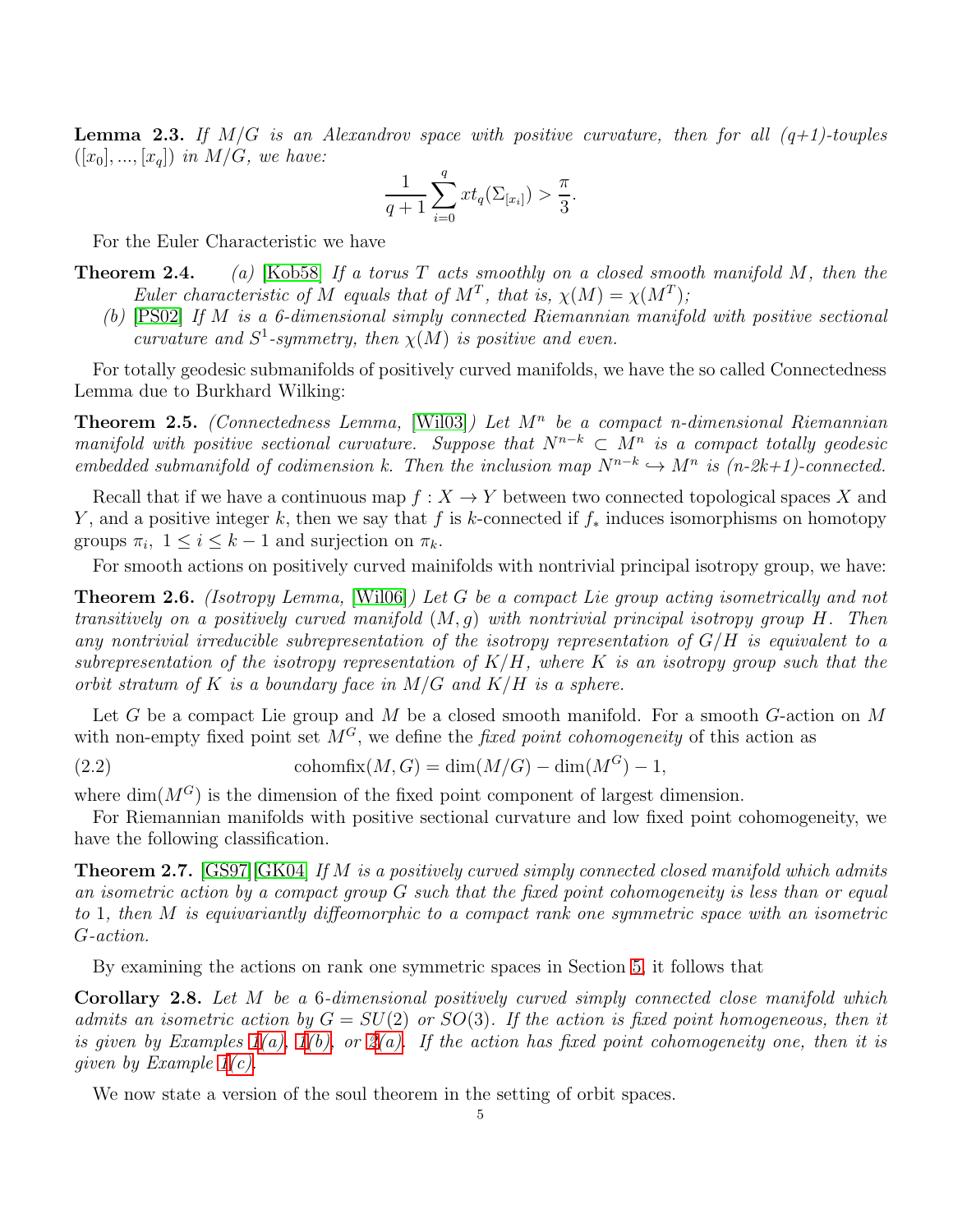<span id="page-5-2"></span>Theorem 2.9. (Theorem 1.2 [\[GK04\]](#page-22-23), boundary soul lemma) Let M be a closed Riemannian manifold with positive sectional curvature and G a compact Lie group acting isometrically on M. Suppose  $M^* = M/G$  has nonempty boundary  $\partial M^*$ . Then we have

- <span id="page-5-3"></span>(1) There exists a unique point  $s_o \in M^*$ , the soul of  $M^*$ , at maximal distance to  $\partial M^*$ ;
- <span id="page-5-0"></span>(2) The space of directions  $S_{[s_o]}$  at  $s_o$  is homeomorphic to  $\partial M^*$ ;
- (3) The strata in  $int(M^*) = M^* \partial M^*$  belong to one of the following:
	- (a) all of  $int(M^*)$ ;
	- (b) the soul point  $s_o$ ;
	- (c) a cone over strata in  $\partial M^*$  with its cone point s<sub>o</sub> removed;
	- (d) a stratum containing  $s_o$  in its interior and whose boundary consists of strata in  $\partial M^*$ .

<span id="page-5-1"></span>*Remark* 2.10. We point out that the regular points in  $M^*$  belong to either (a) or (c) in part [\(3\)](#page-5-0). We also note that in [\[GK04\]](#page-22-23) it was claimed that the strata in part [\(d\)](#page-5-1) is one-dimensional, but one easily gives examples where its dimension is higher. We give an example here. Consider the Hopf action by  $S^1$  on  $S^3$ , and the  $SO(3)$  action on  $S^5$  given by the restriction of the diagonal action of  $SO(3)$  on  $S^5 \subset \mathbb{R}^3 \oplus \mathbb{R}^3$ . Note that  $S^5/SO(3)$  is a 2-dim hemisphere of radius  $\frac{1}{2}$ , which we denote by H. Now consider the product sum action by  $S^1 \times SO(3)$  on  $S^3 * S^n$ , where  $*$  is the spherical join. The orbit space is then  $X = S^2(\frac{1}{2})$  $(\frac{1}{2}) * H$ , where  $S^2(\frac{1}{2})$  $\frac{1}{2}$ ) is the 2-dimensional sphere of radius  $\frac{1}{2}$ . The boundary is  $\partial X = S^2 * \partial H = S^2(\frac{1}{2})$  $(\frac{1}{2}) * S^1(\frac{1}{2})$  $\frac{1}{2}$ ). The soul point of X is the soul point of H. The strata of X are:  $S^2(\frac{1}{2})$  $\frac{1}{2}$ ), int(H),  $\partial H$ ,  $\partial H * S^2(\frac{1}{2})$  $\frac{1}{2}$ ) – ( $\partial H \cup S^2(\frac{1}{2})$  $\frac{1}{2})$ ), and  $\text{int}(H) * S^2(\frac{1}{2})$  $(\frac{1}{2}) - (\text{int}(H) \cup S^2(\frac{1}{2}))$  $(\frac{1}{2})$ ). The rest are the regular points. In particular, the soul lies in a 2-dim strata.

We frequently use the knowledge of the subgroups of  $SO(3)$  and  $SU(2)$ . For  $SO(3)$  they are given by

- 0-dimensional subgroups:  $\mathbb{Z}/k\mathbb{Z}$ ,  $D_k$  (dihedral groups acting on k vertices),  $A_4$ ,  $S_4$ ,  $A_5$ ;
- 1-dimensional subgroups:  $SO(2)$ ,  $O(2)$ ;

and for  $SU(2)$  by

- 0-dimensional subgroups:  $\mathbb{Z}/k\mathbb{Z}$ , binary dihedral groups, inverse images of  $A_4$ ,  $S_4$ ,  $A_5$  in  $SU(2)$ ;
- 1-dimensional subgroups:  $U(1)$ ,  $Pin(2) = N(U(1))$ .

Note that the only subgroups of  $SU(2)$  which do not contain the center  $\mathbb{Z}/2\mathbb{Z}$  are cyclic groups of odd order.

It will also be useful for us to describe the quotient of  $\mathbb{R}^3$  under a finite subgroup  $\Gamma$  of  $SO(3)$ . In Figure [1,](#page-6-2) a line segment represents a stratum of  $\mathbb{R}^3/\Gamma$  with indicated cyclic isotropy, the origin has isotropy  $\Gamma$  and the complement has trivial isotropy.

We also describe effective  $O(2)$ -representations on  $\mathbb{R}^4$ .

<span id="page-5-4"></span>**Theorem 2.11.** Let  $\rho: O(2) \to O(4)$  be an effective representation of  $O(2)$  and  $SO(2) \subset O(2)$  act as  $\rho(R(\theta)) = \begin{bmatrix} R(p\theta) & 0 \ 0 & R(p\theta) \end{bmatrix}$ 0  $R(q\theta)$ , where  $R(\theta) = \begin{bmatrix} \cos \theta & -\sin \theta \\ \sin \theta & \cos \theta \end{bmatrix}$  $\sin \theta \quad \cos \theta$ 1 is the rotation matrix, and p, q are coprime integers. Take  $\tau \in O(2) \setminus SO(2)$  such that  $\tau^2 = id$ . Then up to conjugation and permutation of p and q,  $\rho$  lies in one of the following categories:

<span id="page-5-6"></span><span id="page-5-5"></span>(a) 
$$
p, q \neq 0
$$
, and  $\rho(\tau) = diag(1, -1, 1, -1)$ ;  
\n(b)  $p = 0, q = 1$ , and  $\rho(\tau) = diag(1, 1, 1, -1)$ ;  
\n(c)  $p = 0, q = 1$ , and  $\rho(\tau) = diag(-1, -1, 1, -1)$ .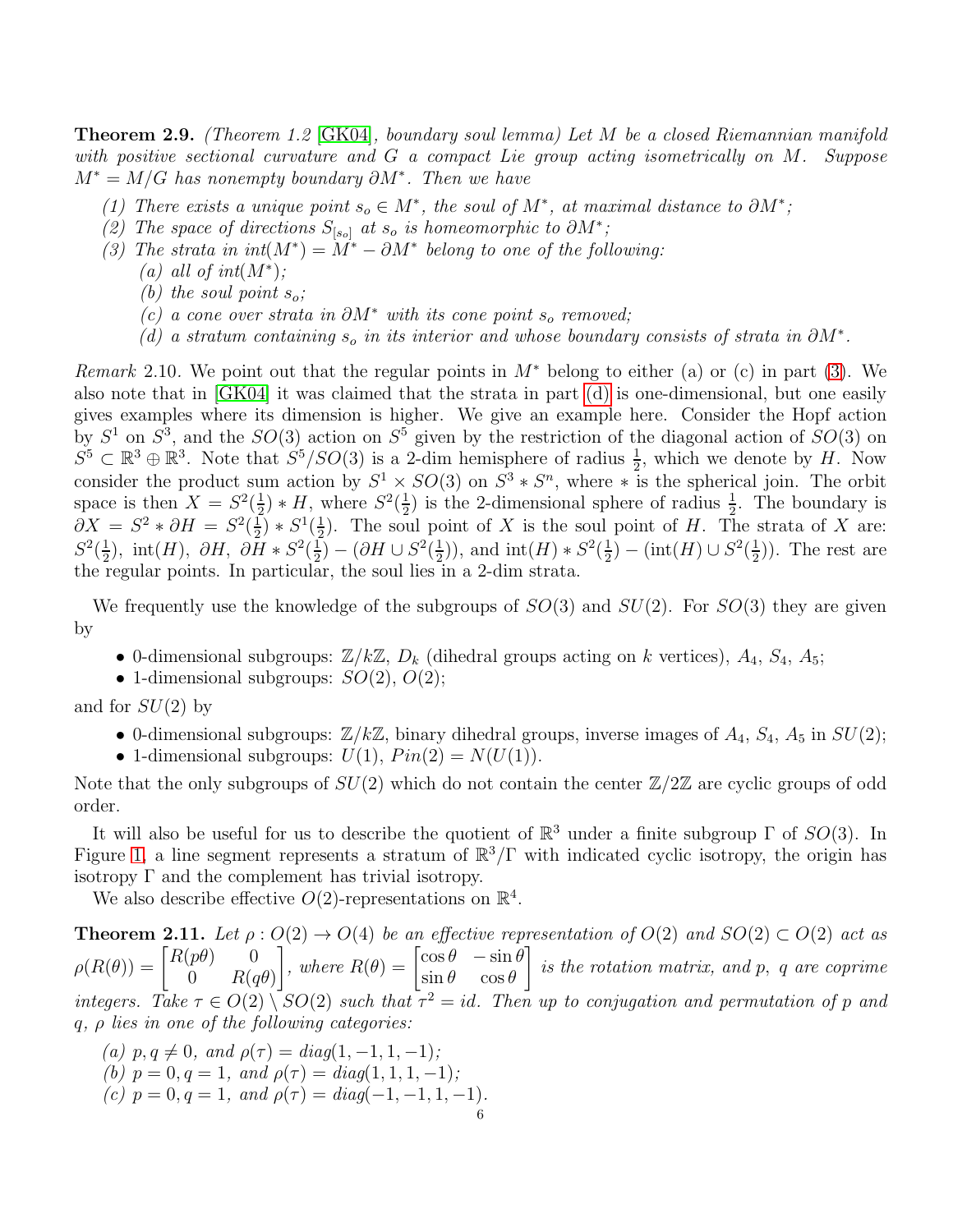<span id="page-6-2"></span>

FIGURE 1. Finite quotients of  $\mathbb{R}^3$ 

### 3. The Structure of Orbit Spaces and Orbit Types

<span id="page-6-1"></span>Throughout the remainder of the paper, G will always be the Lie group  $SU(2)$  or  $SO(3)$ , and M is a simply connected closed 6-dimensional Riemannian manifold with positive sectional curvature which admits an effective isometric G-action.

We start by observing the following dichotomy for the topology of the orbit space  $M/G$ :

<span id="page-6-0"></span>**Theorem 3.1.** The orbit space  $M^*$  is homeomorphic to either  $S^3$ , or a 3-ball  $B^3$ , or  $B^4$ . When  $M^* = B^4$ , M is equivariantly diffeomorphic to  $S^6$  with a fixed point homogeneous linear  $SO(3)$ -action.

*Proof.* The cohomogeneity is calculated via  $\dim(M^*) = \dim(M) - \dim(G) + \dim(H) = 3 + \dim(H)$ , where  $H$  is the principal isotropy group.  $H$  is either 0 or 1-dimensional, since closed subgroups of  $G = SU(2)$ ,  $SO(3)$  have dimensions 0,1,3, and H cannot be 3-dimensional since otherwise the Gaction would be trivial. Thus the cohomogeneity is either 3 or 4.

Suppose that the cohomogeneity is 4. Then the principal isotropy group  $H$  is 1-dimensional, thus one of  $S^1$ ,  $O(2)$  or  $Pin(2)$ . Since the isotropy representation of  $G/H$  is irreducible, Theorem [2.6](#page-4-0) implies that the isotropy representation of  $G/H$  is equivalent to a subrepresentation of the isotropy representation of  $K/H$  where  $K\subset G$  is an isotropy group of a boundary face. The only possibility is  $K = G$  and thus one boundary face has isotropy  $K = G$ , which means that the G-action is fixed point homogeneous. From Corollary [2.8,](#page-4-1) it follows that the only fixed point homogeneous action of G on M with cohomogeneity 4 is the linear  $SO(3)$ -action on  $S^6$  described in Example [1](#page-18-1)[\(b\)](#page-18-2) in Section [5.](#page-18-0)

When the cohomogeneity is 3, Theorem [2.2](#page-3-0) implies that the orbit space  $M^*$  is a simply connected 3dimensional topological manifold possibly with boundary. If  $\partial M^*$  is non-empty, Theorem [2.9\(](#page-5-2)[1\)](#page-5-3) implies that  $M^*$  is a 3-ball since the soul is a point. If  $\partial M^*$  is empty, then  $M^*$  is a simply connected 3-manifold without boundary, thus a 3-sphere by Perelman's solution to the Poincare conjecture  $[Per03]$ .

We note that we have 4 kinds of orbits, corresponding to the 0-,1-, or 3-dimensional closed subgroups of G: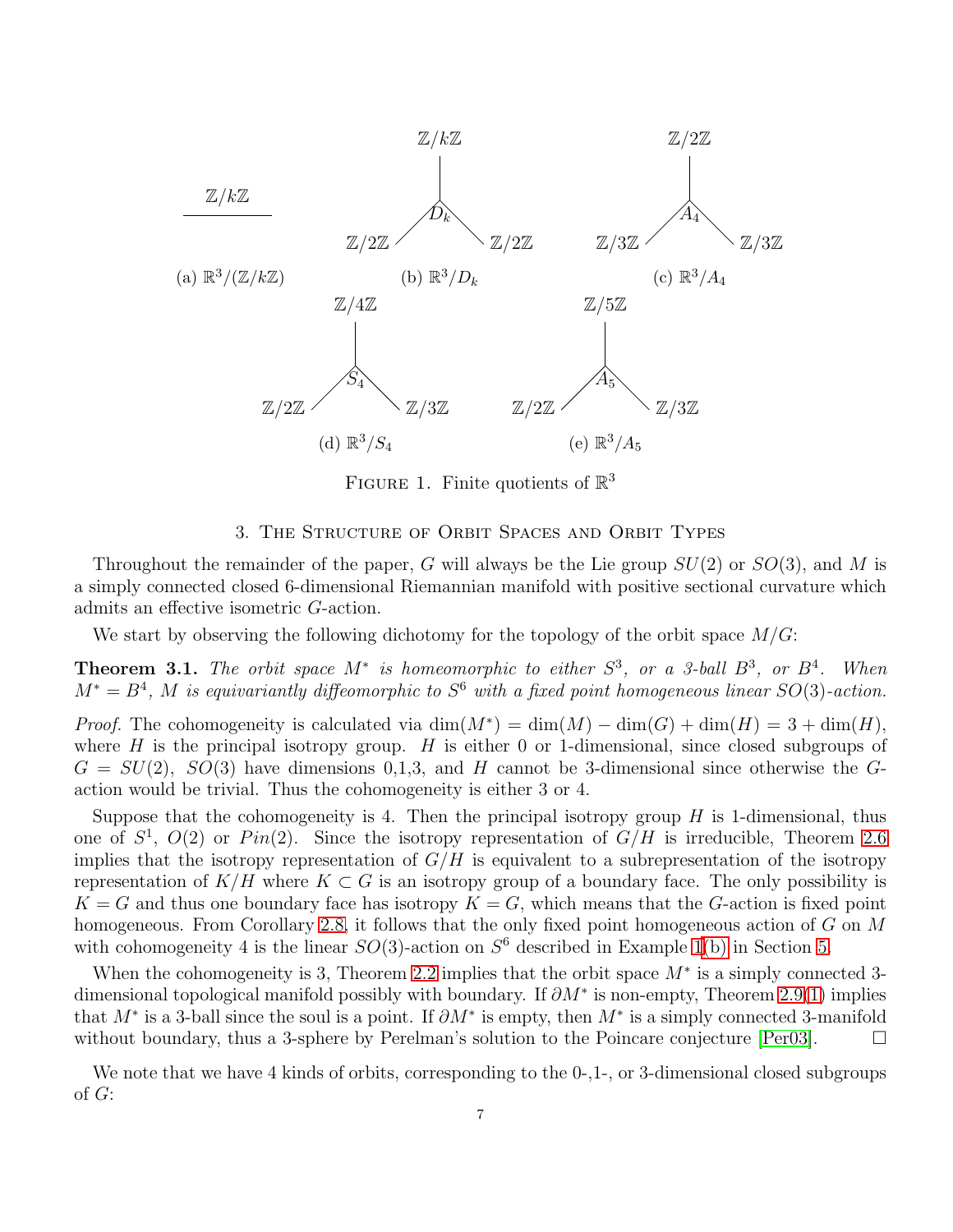- (a) Principal orbits  $G/H$ , with principal isotropy group H, which will be shown to be trivial,  $\mathbb{Z}/2\mathbb{Z} \oplus \mathbb{Z}/2\mathbb{Z}$ , or  $SO(2)$ ;
- (b) Exceptional orbits  $G/\Gamma$ , with isotropy groups  $\Gamma$ , which are finite extensions of H; we will show  $\Gamma$  is cyclic or dihedral when H is trivial;
- (c) Singular orbits  $G/K$ , with 1-dimensional isotropy groups K, and hence  $K = SO(2)$ ,  $O(2)$  when  $G = SO(3)$ , and  $K = U(1)$ ,  $Pin(2)$  when  $G = SU(2)$ ;
- (d) Fixed points, i.e.  $G_p = G$ .

We start by showing that we can assume the principal isotropy is trivial.

<span id="page-7-2"></span>**Theorem 3.2.** If the principal isotropy subgroup  $H$  is non-trivial, then  $M$  is equivariantly diffeomorphic to  $S^6$  with a linear  $SO(3)$ -action with fixed point cohomogeneity at most 1.

Proof. We break up the proof into several lemmas.

<span id="page-7-1"></span>**Lemma 3.3.** If  $M^G \neq \emptyset$  and the principal isotropy H is non-trivial, then the G-action on M has fixed point cohomogeneity at most 1.

*Proof.* We separate the cases of  $SU(2)$  and  $SO(3)$  actions.

• Case 1:  $G = SU(2)$ .

 $SU(2)$  acts on the normal space to  $M<sup>G</sup>$  effectively without fixed points. By considering the faithful real representations without trivial summands of  $SU(2)$  in dimensions less than 6, we see that only the 4-dimensional irreducible representation of  $SU(2)$  satisfies the requirements. This representation is the realification of the standard  $SU(2)$ -action on  $\mathbb{C}^2$ , and hence M is fixed point homogeneous. But then  $H$  is trivial, contradicting our assumption.

## • Case 2:  $G = SO(3)$ .

For the action of  $SO(3)$  on the normal space to  $M<sup>G</sup>$  we have the following possibilities:

- (a)  $\mathbb{R}^3$  with the standard  $SO(3)$ -action. In this case the action is fixed point homogeneous;
- (b)  $\mathbb{R}^5$  with the unique 5 dim irreducible representation of  $SO(3)$ . The  $SO(3)$ -action on the unit normal sphere  $S<sup>4</sup>$  has cohomogeneity one, which by definition implies the G-action on M has fixed point cohomogeneity one;
- (c)  $\mathbb{R}^3 \oplus \mathbb{R}^3$  with diagonal action of  $SO(3)$ . But in this case the principal isotropy is trivial, since  $(\vec{x}, \vec{y}) \in \mathbb{R}^3 \oplus \mathbb{R}^3$  has trivial isotropy when  $\vec{x}$  and  $\vec{y}$  are linearly independent.

From Corollary [2.8](#page-4-1) the only actions with fixed point cohomogeneity at most one and with non-trivial principal isotropy are the  $SO(3)$ -actions on  $S^6$  described in Examples [1](#page-18-1)[\(b\)](#page-18-2) and 1[\(c\)](#page-18-4) in Section [5.](#page-18-0)

In Lemma [3.4](#page-7-0) and Lemma [3.5](#page-8-0) we will show that the case of  $M^G = \emptyset$  does not occur when the principal isotropy  $H$  is non-trivial.

<span id="page-7-0"></span>**Lemma 3.4.** If  $M^G = \emptyset$  and H is non-trivial, then  $G = SO(3)$ ,  $H = \mathbb{Z}/2\mathbb{Z}$  or  $\mathbb{Z}/2\mathbb{Z} \oplus \mathbb{Z}/2\mathbb{Z}$  and  $\partial M^*$ consists of one face with isotropy  $O(2)$ . Furthermore, the interior has at most one singular orbit.

*Proof.* By Theorem [3.1,](#page-6-0) we only need to consider the case  $dim(M^*) = 3$  and thus H is finite. First notice that the Isotropy Lemma implies that  $\partial M^* \neq \emptyset$ , and thus  $M^* = B^3$ . If the isotropy representation of H on the tangent space to  $G/H$  has an irreducible subrepresentation of dimension greater than 1, then by the Isotropy Lemma, the isotropy  $K$  of the boundary face has dimension at least 2. Hence  $K = G$ , i.e. the G-action is fixed point homogeneous, which contradicts our assumption of  $M^G = \emptyset$ .

 $\Box$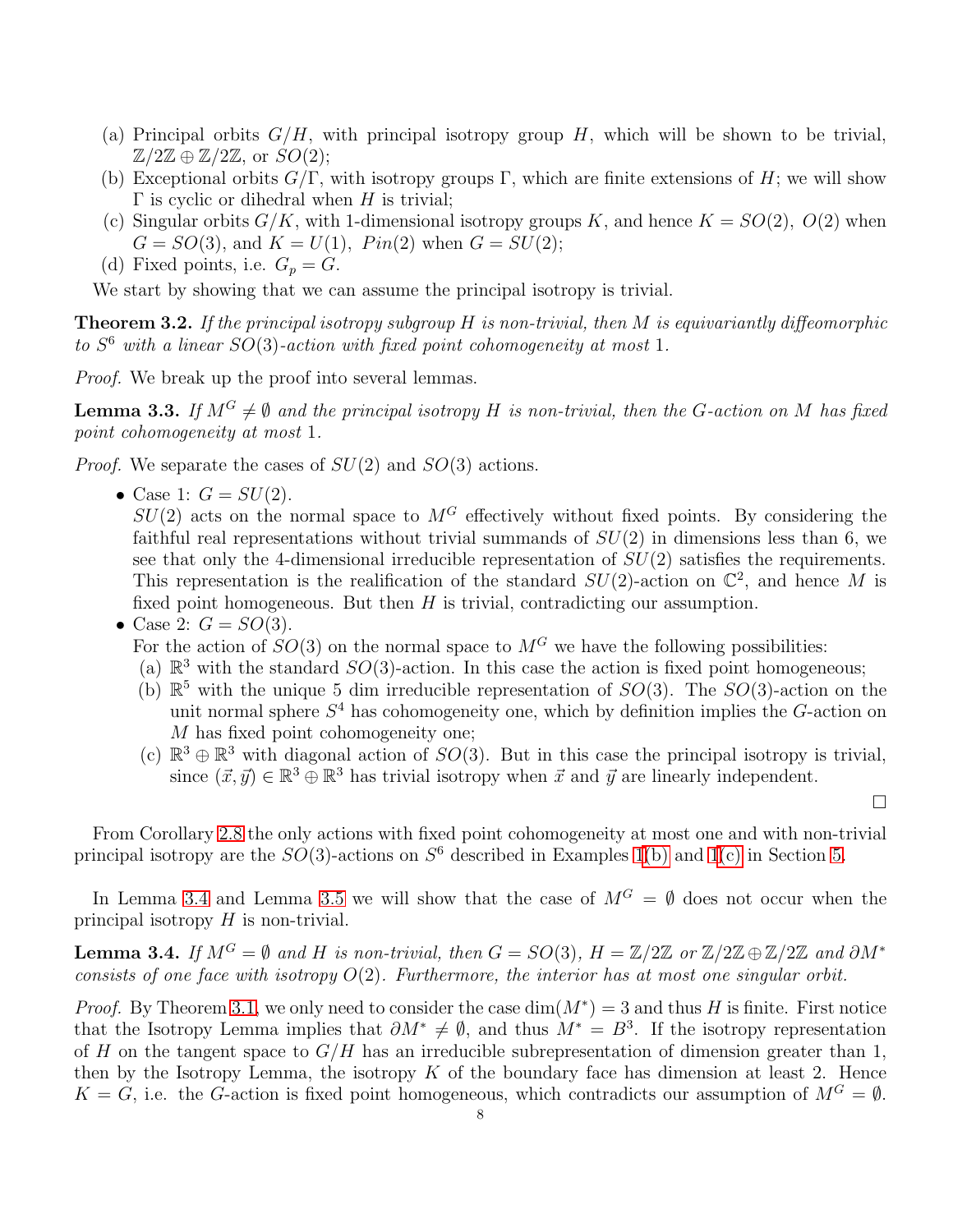In all other cases the irreducible components of the (3-dimensional) isotropy representation of  $G/H$ are 1-dimensional. Among the non-trivial subgroups of G, only  $\mathbb{Z}/2\mathbb{Z}$  or  $\mathbb{Z}/2\mathbb{Z} \oplus \mathbb{Z}/2\mathbb{Z}$  in  $SO(3)$  has 3-dimensional representations of this type. Thus  $H = \mathbb{Z}/2\mathbb{Z}$  or  $\mathbb{Z}/2\mathbb{Z} \oplus \mathbb{Z}/2\mathbb{Z}$ , and  $G = SO(3)$ . Since the isotropy representation of  $SO(3)/H$  has a 1-dimensional subrepresentation on which H acts as -Id, the Isotropy Lemma implies that the boundary face has isotropy  $K = O(2)$ . The only strata with higher-dimensional isotropy groups on  $\partial M^*$  are fixed points, which cannot occur by our assumption.

So we obtain that the boundary of the orbit space has isotropy  $O(2)$  and hence the interior regular part has isotropy  $H = \mathbb{Z}/2\mathbb{Z}$  or  $\mathbb{Z}/2\mathbb{Z} \oplus \mathbb{Z}/2\mathbb{Z}$ . From Theorem [2.9](#page-5-2)[\(3\)](#page-5-0), it follows that  $M^*$  has at most one interior singular orbit which would have to be the soul point.

In the following lemma, we will rule out both possibilities on the number of interior singular orbits by calculating the fundamental group and cohomology groups of M.

<span id="page-8-0"></span>**Lemma 3.5.** If  $M^G$  is empty and there are no interior singular orbits, then M is not simply connected. Moreover, there are no actions with one interior singular orbit.

*Proof.* Recall that according to Lemma [3.4,](#page-7-0) we have  $G = SO(3)$ . From now on,  $\pi : M \to M^*$  is the natural projection,  $U = \pi^{-1}(\text{int}(M^*))$  and V is a tubular neighborhood of  $\pi^{-1}(\partial M^*)$ .  $M = U \cup V$  is the desired decomposition.

- (a) If  $M^*$  has no interior singular orbit, then U is an  $SO(3)/H$ -bundle over  $\text{int}(M^*) = D^3$  and thus  $U = SO(3)/H \times D^3$  since the base  $D^3$  is contractible. V deformation retracts onto an  $SO(3)/O(2)$ -bundle over  $\partial M^* = S^2$ , with structure group  $N(O(2))/O(2) = id$ . Thus V retracts onto a trivial  $\mathbb{RP}^2$ -bundle over  $S^2$ .  $U \cap V$  deformation retracts onto  $SO(3)/H \times S^2$ . Let  $i: U \cap V \to U$ ,  $j: U \cap V \to V$  denote the respective inclusions. By van Kampen's theorem,  $\pi_1(M) = \pi_1(U) * \pi_1(V) / \langle i_*(a) j_*(a)^{-1} | a \in \pi_1(U \cap V) \rangle$ . It is non-trivial since  $i_*$  is an isomorphism and thus  $\pi_1(V) \cong \mathbb{Z}/2\mathbb{Z}$  cannot be killed. This contradicts the assumption that M is simply connected.
- (b) If M<sup>∗</sup> has an interior singular orbit, a priori the singular orbit could have isotropy SO(2) or O(2). Recall that for the Euler characteristic we have  $\chi(U \cup V) = \chi(U) + \chi(V) - \chi(U \cap V)$  by [\[Bre72\]](#page-22-19). Take the  $SO(2)$ -fixed point set  $M^{SO(2)} = V^{SO(2)} \cup U^{SO(2)}$ . Since  $SO(2)$  fixes one point in each orbit over  $\partial M^*$ ,  $V^{SO(2)}$  is homeomorphic to  $\partial M^* = S^2$ . If the interior singular orbit has isotropy  $O(2)$ , then  $U^{SO(2)} = (SO(3)/O(2))^{SO(2)} =$  pt. So Theorem 2.4 implies that  $\chi(M) =$  $\chi(M^{SO(2)}) = \chi(S^2 \cup \text{pt}) = 3$ , contradicting the fact that  $\chi(M)$  is even by Theorem 2.4. Thus the interior singular orbit has isotropy  $SO(2)$ . Suppose that the slice representation of  $SO(2)$  has slope  $(p, q)$ , i.e. it acts on  $\mathbb{C} \oplus \mathbb{C}$  as  $(z_1, z_2) \mapsto (\xi^p z_1, \xi^q z_2)$  for  $|\xi| = 1$ . Then  $H = \mathbb{Z}/\text{gcd}(p, q)\mathbb{Z}$ , and in particular H is cyclic. Thus  $H = \mathbb{Z}/2\mathbb{Z}$  and  $U^{SO(2)} = (SO(3)/SO(2))^{SO(2)} = 2$  points. Therefore  $\chi(M) = \chi(M^{SO(2)}) = \chi(S^2 \cup \{2 \text{ points}\}) = 4$ . We first show that M has the cohomology groups of  $\mathbb{CP}^3$ , and then use the Mayer-Vietoris sequence to obtain a contradiction.

 $M<sup>H</sup>$  is a totally geodesic submanifold with even codimension since the H-action on M is orientation-preserving, and it has dimension at least  $3$  since  $H$  fixes at least one point in each principal orbit. Thus  $M<sup>H</sup>$  is a 4-dimensional submanifold with positive sectional curvature which is connected by Frankel's theorem, see [\[Fra61\]](#page-22-25). Wilking's connectedness lemma implies that the inclusion of  $i : M^H \hookrightarrow M$  is 3-connected. In particular,  $\pi_1(M^H) = \pi_1(M) = 0$ . Moreover,  $N(H)/H = O(2)$  acts effectively on  $M^H$ .  $M^H$  is homeomorphic to  $S^4$  or  $\mathbb{CP}^2$  by [\[HK89\]](#page-22-7). If  $M<sup>H</sup> = S<sup>4</sup>$ , then Wilking's connectedness lemma implies M is a homology 6-sphere, violating  $\chi(M) = 4$ . Thus  $M^H = \mathbb{CP}^2$ . We then have  $\pi_2(M) = \pi_2(\mathbb{CP}^2) = \mathbb{Z}$ ,  $\pi_3(M) = i_*(\pi_3(\mathbb{CP}^2)) = 0$ .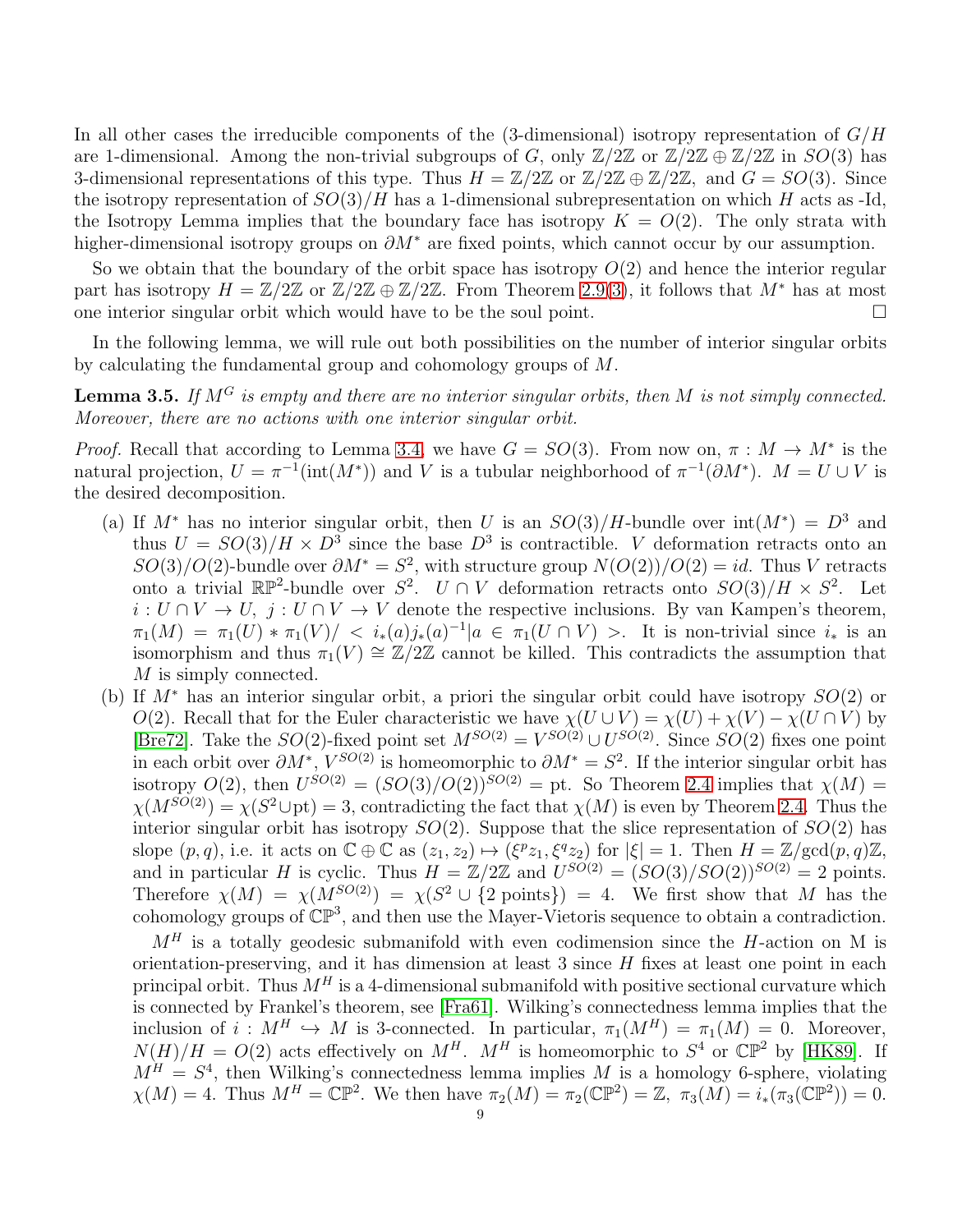Hence the Hurewicz theorem and Poincare duality imply that M has the cohomology groups of  $\mathbb{CP}^3$ .

Now we apply the Mayer-Vietoris sequence to compute  $H^*(M)$  again. From the slice theorem,  $U = SO(3) \times_{SO(2)} D^4$ . U deformation retracts onto  $S^2$ . V is an  $SO(3)/O(2)$ -bundle over  $S^2$ with structure group  $N(O(2))/O(2) = id$  and thus V is homotopy equivalent to  $S^2 \times \mathbb{RP}^2$ .  $U \cap V$  is homotopy equivalent to  $\partial U = SO(3) \times_{SO(2)} S^3$ . By lifting the action of  $SO(2)$  on  $SO(3) \times S^3 = \mathbb{RP}^3 \times S^3$  to an action on  $S^3 \times S^3$ , we obtain  $\partial U = (S^3 \times S^3)/S^1$ , where  $S^1$ acts on  $S^3 \times S^3$  as  $x \cdot (p,q) = (x^k p, x^l q), x \in S^1$ ,  $(p,q) \in S^3 \times S^3$ ,  $k, l \in \mathbb{Z}$ . Here we view x as a unit complex number and  $p$ ,  $q$  as unit quaternions, and the multiplication is quaternionic multiplication. By Proposition 2.3(a) in [\[WZ90\]](#page-22-26), it follows that  $\partial U$  is diffeomorphic to  $S^3 \times S^2$ . We then have the following short exact sequence:

$$
(3.1) \qquad 0 \to H^2(M) \cong \mathbb{Z} \to H^2(U) \oplus H^2(V) \cong \mathbb{Z} \oplus \mathbb{Z} \oplus \mathbb{Z}/2\mathbb{Z} \to H^2(U \cap V) \cong \mathbb{Z} \to H^3(M) = 0,
$$

which leads to a contradiction.

 $\Box$ 

Combining Lemmas [3.3,](#page-7-1) [3.4](#page-7-0) and [3.5](#page-8-0) finishes the proof of Theorem [3.2.](#page-7-2)

In our setting, exceptional orbits could have rich and complicated structure, as we will see in the next sections, making it difficult to recover the original manifold from the orbit space. We state and prove some results on the structure of exceptional orbits, including Theorem [1.1](#page-1-0)[\(c\).](#page-1-2)

#### <span id="page-9-2"></span><span id="page-9-0"></span>**Proposition 3.6.** For exceptional orbits  $G/\Gamma$ , the following holds:

- (a) The exceptional isotropy groups  $\Gamma$  are cyclic of odd order if  $G = SU(2)$ , and cyclic or dihedral if  $G = SO(3)$ ;
- <span id="page-9-1"></span>(b) In the orbit space  $M/G$ , there are no exceptional strata whose closure does not contain singular strata.

*Proof.* We prove part [\(a\)](#page-9-0) via case-by-case analysis. The finite subgroups of  $SO(3)$  are  $\mathbb{Z}/m\mathbb{Z}$ ,  $D_n$ ,  $A_4$ ,  $S_4$ ,  $A_5$ .

If  $\Gamma = A_4$ , then the local picture of the exceptional strata is Figure [1c.](#page-6-2) We take the  $\mathbb{Z}/2\mathbb{Z}$ -fixed point set, and note that

$$
(SO(3)/A_4)^{\mathbb{Z}/2\mathbb{Z}} = \{ g \in SO(3) | g^{-1}(\mathbb{Z}/2\mathbb{Z})g \subset A_4 \} / A_4 = N(\mathbb{Z}/2\mathbb{Z})A_4 / A_4
$$
  
=  $N(\mathbb{Z}/2\mathbb{Z}) / N(\mathbb{Z}/2\mathbb{Z}) \cap A_4 = N(\mathbb{Z}/2\mathbb{Z}) / (\mathbb{Z}/2\mathbb{Z}) = S^1 \coprod S^1,$   
 $(SO(3)/(\mathbb{Z}/2\mathbb{Z}))^{\mathbb{Z}/2\mathbb{Z}} = N(\mathbb{Z}/2\mathbb{Z}) / (\mathbb{Z}/2\mathbb{Z}) = S^1 \coprod S^1, (SO(3)/(\mathbb{Z}/3\mathbb{Z}))^{\mathbb{Z}/2\mathbb{Z}} = \emptyset.$ 

We conclude that  $M^{\mathbb{Z}/2\mathbb{Z}}$  has two circle boundaries at  $SO(3)/A_4$ . On the other hand, each component of  $M^{\mathbb{Z}/2\mathbb{Z}}$  is a 2-sphere, which is a contradiction.

If  $\Gamma = S_4$ , then the local picture of the exceptional strata is Figure [1d.](#page-6-2) Considering  $M^{\mathbb{Z}/3\mathbb{Z}}$  we have

$$
(SO(3)/S_4)^{\mathbb{Z}/3\mathbb{Z}} = N(\mathbb{Z}/3\mathbb{Z})/(\mathbb{Z}/3\mathbb{Z}) = S^1 \coprod S^1, (SO(3)/(\mathbb{Z}_3\mathbb{Z}))^{\mathbb{Z}/3\mathbb{Z}} = N(\mathbb{Z}/3\mathbb{Z})/(\mathbb{Z}/3\mathbb{Z}) = S^1 \coprod S^1,
$$
  

$$
(SO(3)/(\mathbb{Z}/2\mathbb{Z}))^{\mathbb{Z}/3\mathbb{Z}} = \emptyset, (SO(3)/(\mathbb{Z}/4\mathbb{Z}))^{\mathbb{Z}/3\mathbb{Z}} = \emptyset,
$$

which again leads to a contradiction since  $M^{\mathbb{Z}/3\mathbb{Z}} = S^2$ .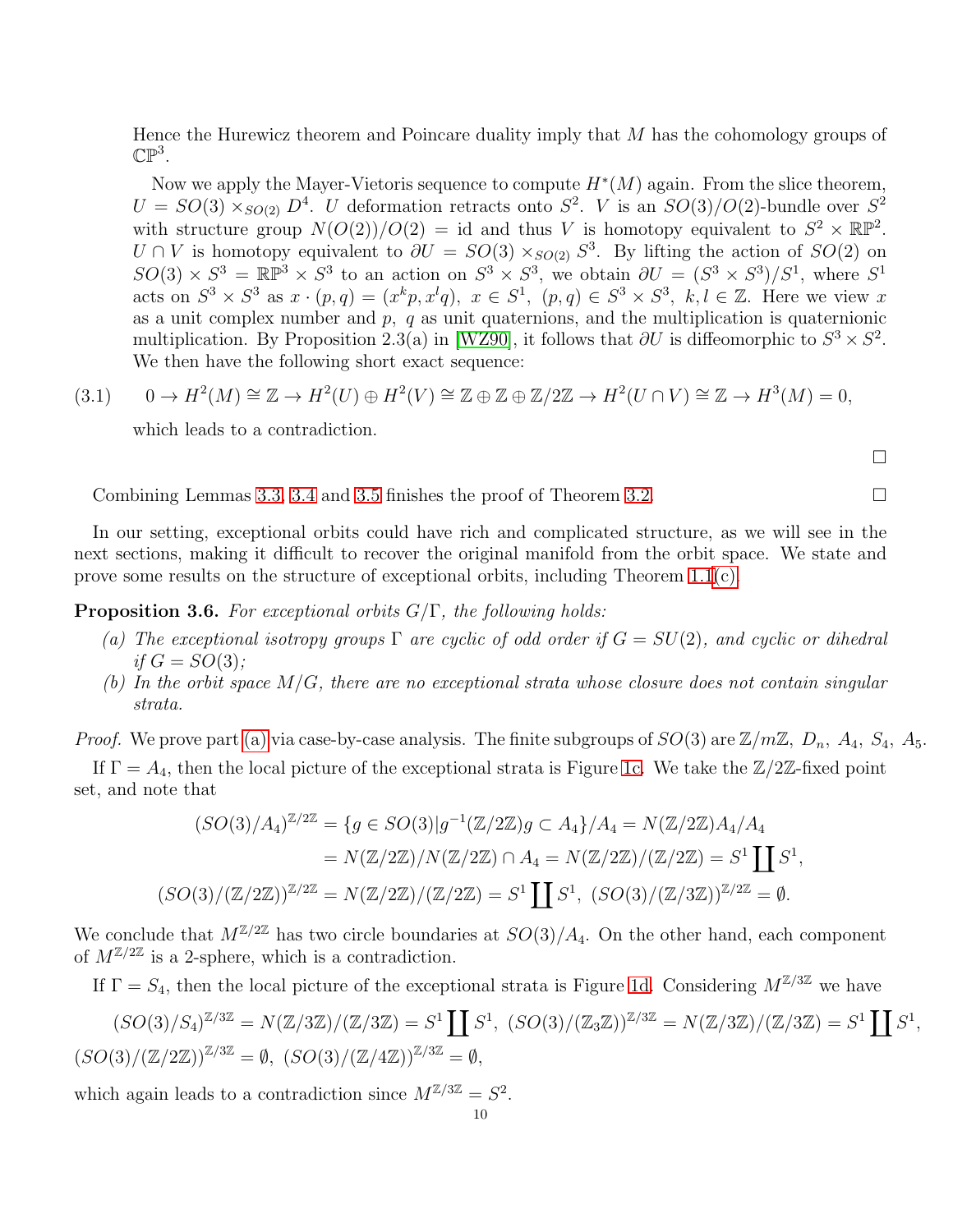If  $\Gamma = A_5$ , then the local picture of the exceptional strata is Figure [1e.](#page-6-2) Considering  $M^{\mathbb{Z}/5\mathbb{Z}}$  we have

$$
(SO(3)/A_5)^{\mathbb{Z}/5\mathbb{Z}} = N(\mathbb{Z}/5\mathbb{Z})/(\mathbb{Z}/5\mathbb{Z}) = S^1 \coprod S^1, (SO(3)/(\mathbb{Z}/5\mathbb{Z}))^{\mathbb{Z}/5\mathbb{Z}} = N(\mathbb{Z}/5\mathbb{Z})/(\mathbb{Z}/5\mathbb{Z}) = S^1 \coprod S^1,
$$
  

$$
(SO(3)/(\mathbb{Z}/2\mathbb{Z}))^{\mathbb{Z}/5\mathbb{Z}} = \emptyset, (SO(3)/(\mathbb{Z}/3\mathbb{Z}))^{\mathbb{Z}/5\mathbb{Z}} = \emptyset,
$$

again a contradiction.

In conclusion,  $\Gamma \neq A_4$ ,  $S_4$ ,  $A_5$ , and hence the exceptional isotropy groups are cyclic or dihedral.

To prove part [\(b\),](#page-9-1) we first observe that exceptional orbit strata cannot be 2-dimensional, as there are no special exceptional orbits. Thus they are isolated points or 1-dimensional curves. We want to show that there are no connected components of exceptional strata whose closure does not contain singular orbits, in particular, exceptional points can not be isolated.

Suppose there is a component of exceptional strata which is closed. Then it is a connected graph, which is a union of circles and intervals. Take some exceptional isotropy group  $\Gamma$  of the strata and a non-trivial cyclic subgroup C of  $\Gamma$ , and consider the C-fixed point component in this exceptional stratum.

In each exceptional orbit  $G/\Gamma$ ,  $(G/\Gamma)^C$  is the union of several circles. Since the exceptional strata are 1-dim, the fixed point component is 2-dim, and hence is a 2-sphere, as it is orientable, totally geodesic and hence has positive curvature. This induces a foliation of  $S<sup>2</sup>$  by circles, which is impossible since the tangent bundle of  $S^2$  does not contain any sub line bundle.

## 4. Actions, Orbit Spaces and the Topology of G-manifolds

<span id="page-10-0"></span>In this section we study different types of G-actions on positively curved 6-manifolds. We start with the case of non-empty fixed point set.

## <span id="page-10-1"></span>**Proposition 4.1.** If  $M^G \neq \emptyset$ , then one of the following holds:

- (a) M is equivariantly diffeomorphic to  $S^6$  or  $\mathbb{CP}^3$  with a linear action;
- (b)  $G = SO(3)$  and  $M^G$  is finite. In this case  $M^* = B^3$  and  $M^G$  lies on  $\partial M^*$ .

Proof. We first note that a substantial part of the proof has already appeared in the proof of Lemma [3.3.](#page-7-1) In fact, we proved that if  $G = SU(2)$ , then M is fixed point homogeneous. If  $G = SO(3)$ , either M has fixed point cohomogeneity at most one, which are classified by Theorem [2.7,](#page-4-2) or the action on the tangent space at fixed points is given by  $A \cdot (\vec{x}, \vec{y}) = (A\vec{x}, A\vec{y}), A \in SO(3), (\vec{x}, \vec{y}) \in \mathbb{R}^3 \oplus \mathbb{R}^3$ . Thus the fixed points are isolated and the orbit types of this action are:

- principal orbits with trivial isotropy, represented by two linearly independent vectors in  $\mathbb{R}^3$ ;
- singular orbits with  $SO(2)$ -isotropy, represented by two linearly dependent vectors in  $\mathbb{R}^3$  which are not both zero;
- the fixed point  $(0, 0)$ .

The union of singular orbits near a fixed point has dimension 4 in M, which descends to 2-dimensional strata of M<sup>\*</sup>. Since dim(M<sup>\*</sup>) = 3, this strata is a boundary face in  $\partial M^*$  and hence  $M^* = B^3$  by Theorem [3.1.](#page-6-0) Moreover, from the above discussion, all fixed points are contained in the boundary strata.

Next, we study the case where  $M^G$  is finite or empty.

 $\Box$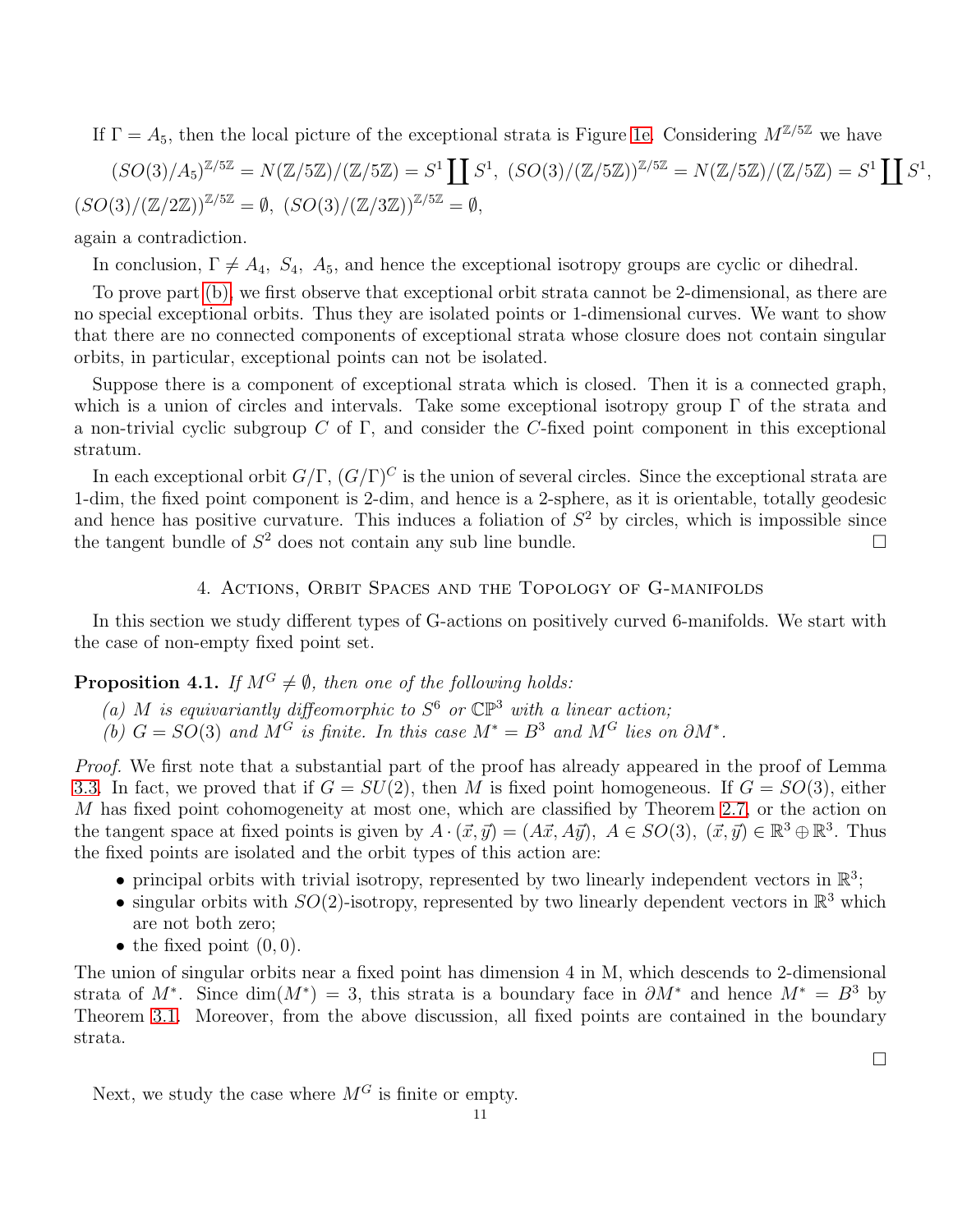4.1.  $SO(3)$  actions with  $M<sup>G</sup>$  finite or empty. By Theorem [3.1,](#page-6-0) we divide this section into two parts, corresponding to  $M^* = B^3$  and  $M^* = S^3$ , and we start with the case where  $M^* = B^3$ .

<span id="page-11-1"></span><span id="page-11-0"></span>**Theorem 4.2.** Assume  $G = SO(3)$ , with  $M^* = B^3$  and  $M^G$  finite. Then:

- (a) The principal isotropy is trivial and the boundary face of M<sup>∗</sup> consists of singular orbits with  $SO(2)$ -isotropy.
- <span id="page-11-4"></span>(b) If  $\partial M^*$  contains more than 1 orbit type, then  $\partial M^*$  contains exactly 2 singular points which are either two fixed points or one fixed point and one  $O(2)$ -orbit. Furthermore, these two singular orbits do not lie in a face.
- <span id="page-11-3"></span>(c) If there is an O(2)-orbit on  $\partial M^*$ , then there exist an interior singular orbit and a  $\mathbb{Z}/2\mathbb{Z}$ exceptional stratum connecting the interior singular orbit and the  $O(2)$ -orbit.
- <span id="page-11-5"></span><span id="page-11-2"></span>(d) There is at most 1 interior singular orbit whose isotropy group has to be  $SO(2)$ .
- (e) The Euler characteristic  $\chi(M) \leq 6$ . If  $\partial M^*$  contains more than 1 orbit type, then  $\chi(M) \leq 4$ .

Proof. Proof of part [\(a\):](#page-11-1) If the principal isotropy is non-trivial, then by Theorem [3.2](#page-7-2) and Corollary [2.8,](#page-4-1) the action on M is given by Example [1](#page-18-1)[\(c\)](#page-18-4) in Section [5.](#page-18-0) But then  $M<sup>G</sup>$  is a circle, contradicting our assumption that  $M<sup>G</sup>$  is finite. By Theorem [2.1](#page-3-1) the boundary does not contain any exceptional orbits. If the boundary face orbits have  $O(2)$ -isotropy, then the slice action of  $O(2)$  on the 4-dimensional normal space is either ineffective or the one given in Theorem [2.11](#page-5-4)[\(b\)](#page-5-5) since the  $O(2)$ -strata is two-dimensional. In both cases the principal isotropy group would be non-trivial (containing  $\mathbb{Z}/2\mathbb{Z}$ ).

Proof of part [\(d\):](#page-11-2) Theorem [2.9](#page-5-2)[\(3\)](#page-5-0) implies that  $int(M^*)$  has at most one isolated stratum which is the soul point. By Proposition [3.6](#page-9-2)[\(b\),](#page-9-1) the soul point cannot be an exceptional orbit. Thus it has to be a singular orbit  $G/K$ . A priori K could be  $SO(2)$  or  $O(2)$ . Suppose  $K = O(2)$ . The slice representation of  $O(2)$  is 4-dimensional and orientation-reversing, since the isotropy representation of  $O(2)$  on  $SO(3)/O(2)$  is orientation-reversing. As in Theorem [2.11,](#page-5-4) let p and q denote the slopes of the SO(2)-subaction and  $\tau \in O(2) \setminus SO(2)$ . We list all possible effective orientation-reversing  $O(2)$ -actions on  $\mathbb{R}^4$ :

- (1)  $p, q \neq 0$ , and  $\tau$  acts by diag(1, -1, 1, -1). In this case the action of  $\tau$  is orientation preserving, which implies that the slice action of  $O(2)$  is orientation preserving. But this is not allowed.
- (2)  $p = 0, q = 1$ , and  $\tau$  acts by diag(1, 1, 1, -1). In this case the strata  $M^*_{(O(2))}$  is 2-dimensional and thus  $M^*_{(O(2))} \subset \partial M^*$ , contradicting the assumption  $G/K \in \text{int}(M^*)$ .
- (3)  $p = 0, q = 1$ , and  $\tau$  acts by diag(-1, -1, 1, -1). In this case  $M^*_{(SO(2))}$  is 2-dimensional and  $M^*_{(SO(2))} \subset \partial M^*$ .  $G/K$  lies in the closure of  $M^*_{(SO(2))}$ , and thus  $G/K \in \partial M^*$ . Thus this also cannot occur.

In conclusion  $K = SO(2)$ .

Proof of part [\(c\):](#page-11-3) If there is an  $O(2)$ -orbit on  $\partial M^*$ , then the slice action is effective since otherwise the principal isotropy is non-trivial. Note that the boundary face has isotropy  $SO(2)$  and thus the slice action must be the  $O(2)$ -action given by Theorem [2.11](#page-5-4)[\(c\),](#page-5-6) since it is the only case in which the  $O(2)$ -orbit has nearby  $SO(2)$ -strata. As a consequence the  $O(2)$ -orbits are isolated. Moreover by analyzing the action in Theorem [2.11](#page-5-4)[\(c\),](#page-5-6) there exists a  $\mathbb{Z}/2\mathbb{Z}$ -stratum emanating from the  $O(2)$ -orbit. By Theorem [2.9\(](#page-5-2)[3\)](#page-5-0) either this stratum ends at the soul point, or it ends at another boundary stratum point, which a priori could be an  $O(2)$ -orbit or a fixed point. However it cannot end at a fixed point, since by analyzing the orbit types near an isolated fixed point there are no  $\mathbb{Z}/2\mathbb{Z}$ -strata.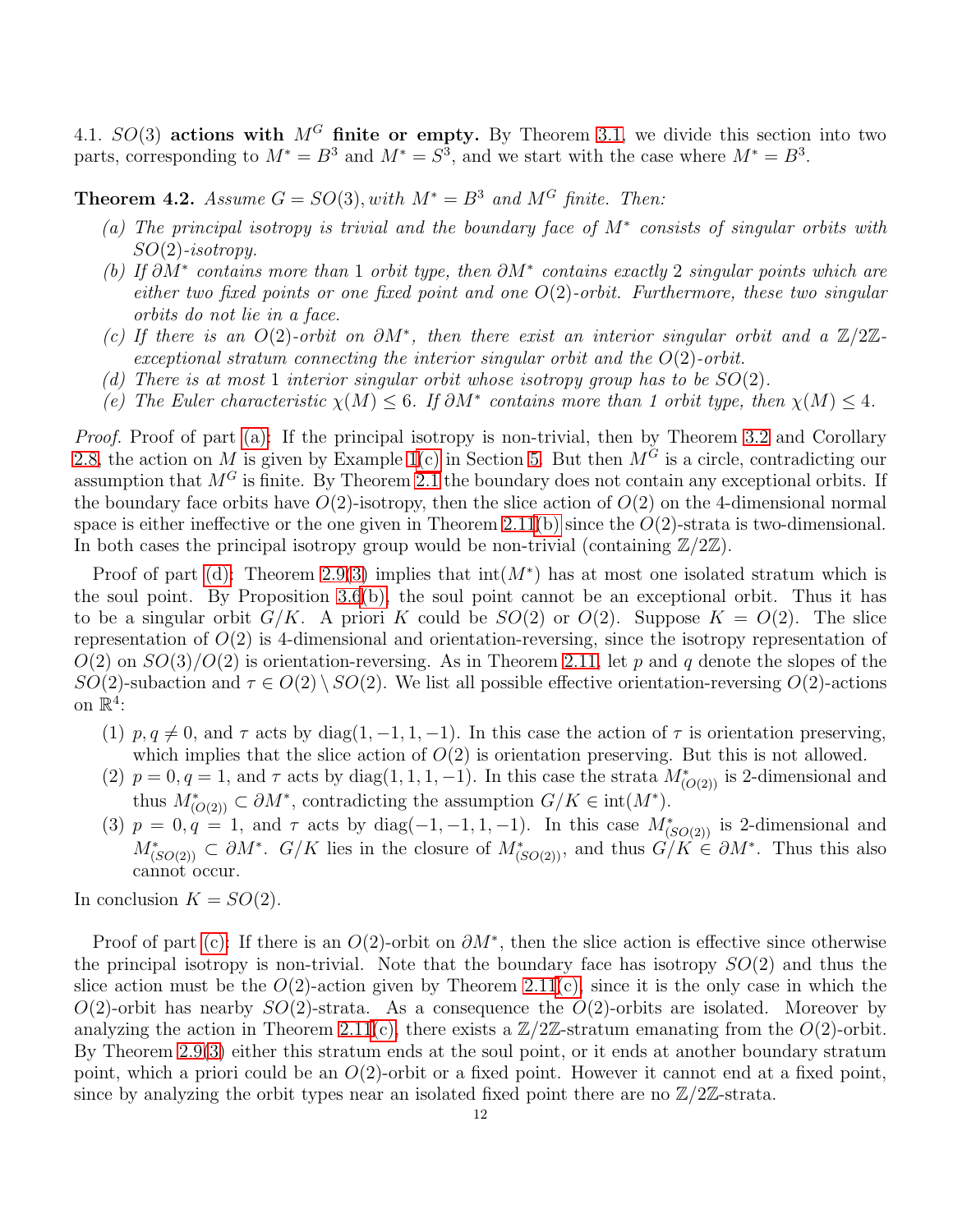We claim that there cannot be two  $O(2)$ -orbits on  $\partial M^*$  and prove it by contradiction. Assume otherwise. Then we have the following possible cases:

- (1) There exists a  $\mathbb{Z}/2\mathbb{Z}$ -stratum connecting the two  $O(2)$ -orbits. In this case, we take the fixed point set  $M^{\mathbb{Z}/2\mathbb{Z}}$ . First observe that for the boundary face orbits,  $(SO(3)/SO(2))^{\mathbb{Z}/2\mathbb{Z}}=2$  pt. For the  $O(2)$ -orbit,  $(SO(3)/O(2))^{Z/2Z} = S^1 \cup \text{ pt. For the } Z/2Z$ -orbits,  $(SO(3)/Z/2Z)Z^{Z/2Z} = S^1 \cup S^1$ . These are all the strata with non-empty  $\mathbb{Z}/2\mathbb{Z}$ -fixed point sets. On the other hand,  $M^{\mathbb{Z}/2\mathbb{Z}}$  is an orientable 2-dim totally geodesic submanifolds with positive curvature, and thus  $M^{\mathbb{Z}/2\mathbb{Z}}$  is the union of 2-spheres. The component of  $M^{\mathbb{Z}/2\mathbb{Z}}$  over  $\partial M^*$  is a branched double cover of  $\partial M^*$ , and the other components are foliated by circles in  $(SO(3)/(\mathbb{Z}/2\mathbb{Z}))^{\mathbb{Z}/2\mathbb{Z}}$  and  $(SO(3)/O(2))^{\mathbb{Z}/2\mathbb{Z}}$ . But 2-spheres cannot be foliated by circles. So this is not possible.
- (2) There exist two  $\mathbb{Z}/2\mathbb{Z}$ -strata connecting the two  $O(2)$ -orbits to the soul point. Part [\(d\)](#page-11-2) implies that the soul point has isotropy  $SO(2)$ . The 4-dim slice representation of  $SO(2)$  is of the form  $R(\theta) \mapsto \begin{bmatrix} R(2\theta) & 0 \\ 0 & R(1) \end{bmatrix}$ 0  $R(\pm 2\theta)$ since the nearby exceptional strata has  $\mathbb{Z}/2\mathbb{Z}$  isotropy. However that forces the principal isotropy group to be non-trivial. So this is not possible either.

Proof of part [\(b\):](#page-11-4) In each boundary face orbit,  $SO(2)$  fixes exactly 2 points, since a boundary face orbit has  $SO(2)$ -isotropy; in  $O(2)$ -orbits on  $\partial(M/G)$  or G-fixed points,  $SO(2)$  fixes one point. Thus the SO(2)-fixed point component over  $\partial(M/G)$  is a branched double cover of  $\partial(M/G) = S^2$  with branch points corresponding to  $O(2)$ -orbits or G-fixed points. Moreover, the  $SO(2)$ -fixed point component is a 2-sphere itself, as it is orientable and has positive curvature. From the Riemann-Hurwicz formula, a branched double cover between two 2-spheres has exactly 2 branch points. We have shown in part [\(c\)](#page-11-3) that there cannot be two  $O(2)$ -orbits. Thus the two branch points correspond to two fixed points or one fixed point and one  $O(2)$ -orbit.

Proof of part [\(e\):](#page-11-5) If  $\partial M^*$  has more than 1 orbit type, then there are two singular points in  $\partial M^*$ by part [\(b\)](#page-11-4) and at most one singular orbit in the interior which has  $SO(2)$ -isotropy. These include all singular orbits, and  $M^{SO(2)}$  is either a 2-sphere or the union of a 2-sphere with 2 points. Thus  $\chi(M) = \chi(M^{SO(2)}) \leq 4$ . If  $\partial M^*$  has only 1 orbit type, then the subset of  $M^{SO(2)}$  sitting over  $\partial M^*$  is the union of two 2-spheres since the whole boundary has  $SO(2)$ -isotropy and  $SO(2)$  fixed two points in each boundary orbit. Moreover Theorem [2.9\(](#page-5-2)[3\)](#page-5-0) implies that either  $\text{int}(M^*)$  is a stratum, or  $\text{int}(M^*)-s_0$ and the soul point are two strata. In other words,  $M^*$  has no exceptional orbits. Part [\(d\)](#page-11-2) implies that the soul point has  $SO(2)$ -isotropy. Thus  $M^{SO(2)} = S^2 \cup S^2$  or  $S^2 \cup S^2 \cup \{2 \text{ points}\}\$ and  $\chi(M) =$  $\chi(M^{SO(2)})=4, 6.$  $\Box$ 

<span id="page-12-0"></span>**Corollary 4.3.** If  $G = SO(3)$  and  $M^* = B^3$ , then the structure of  $M^*$  is as in Figures [2a](#page-13-0) to [2f](#page-13-0) below. In the pictures, the groups represent the isotropy groups of the corresponding strata.

*Proof.* If  $M^G$  is not finite, Proposition [4.1](#page-10-1) implies that  $M^*$  is as in Figure [2a.](#page-13-0) So we may assume that  $M<sup>G</sup>$  is finite. Then Theorem [4.2](#page-11-0) implies that the boundary face has isotropy  $SO(2)$  and that there is at most 1 interior singular orbit.

If  $\partial M^*$  has 1 orbit type and  $\text{int}(M^*)$  contains no singular orbit,  $M^*$  is as in Figure [2b.](#page-13-0) If  $\text{int}(M^*)$ contains 1 singular orbit,  $M^*$  is as in Figure [2c.](#page-13-0)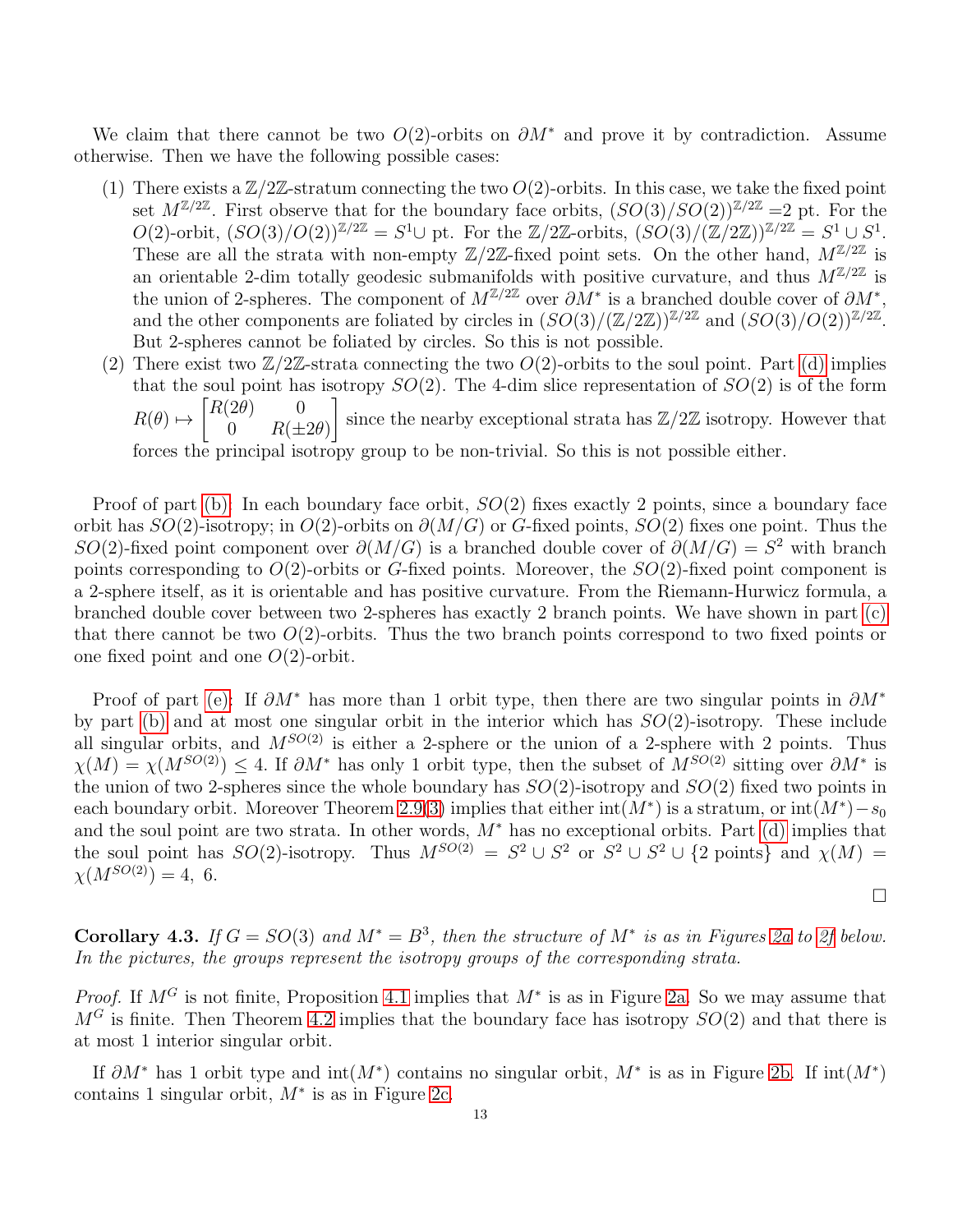<span id="page-13-0"></span>

FIGURE 2.  $G = SO(3)$ ,  $M^* = B^3$ 

If  $\partial M^*$  has multiple orbit types, Theorem [4.2](#page-11-0) implies  $\partial M^*$  contains two fixed points, or one fixed point and one  $O(2)$ -orbit. If  $\partial M^*$  contains two fixed points,  $M^*$  is as in Figure [2d](#page-13-0) or Figure [2e.](#page-13-0) Otherwise,  $M^*$  is as in Figure [2f.](#page-13-0)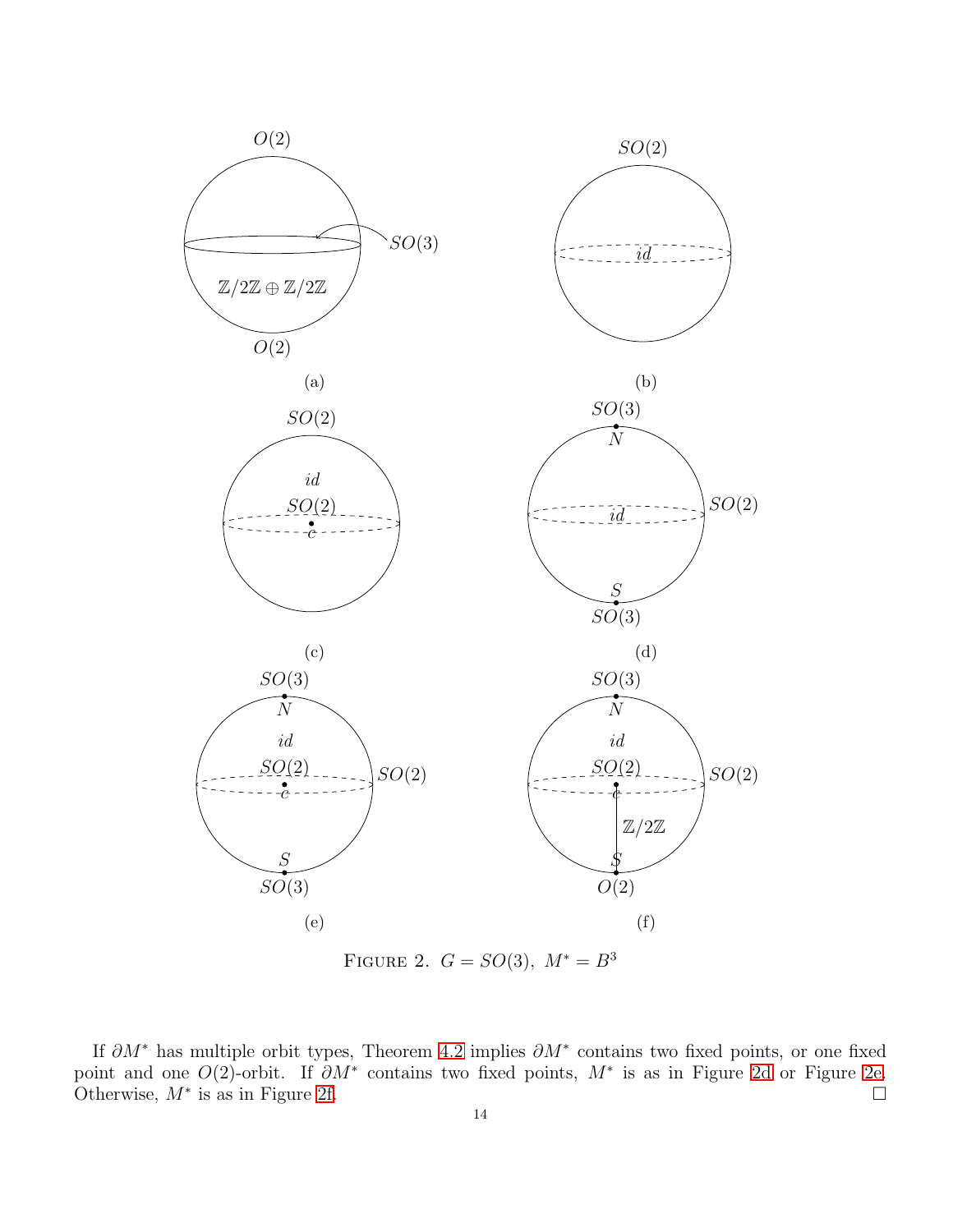We point out that in Figures [2a](#page-13-0) and [2d,](#page-13-0)  $M$  is classified, see Proposition [4.1](#page-10-1) and Theorem [4.4](#page-14-0) respectively. We now prove Theorem [1.3.](#page-2-1)

<span id="page-14-0"></span>**Theorem 4.4.** Assume that  $G = SO(3)$ ,  $M^* = B^3$ ,  $\partial M^*$  contains more than 1 orbit type and that there are no exceptional orbits or interior singular orbits. Then  $M^6$  is equivariantly homeomorphic to  $S<sup>6</sup>$  with a linear  $SO(3)$ -action as in Example [1](#page-18-1)[\(e\).](#page-19-3)

*Proof.* Theorem [4.2](#page-11-0)[\(b\)](#page-11-4) implies that  $\partial M^*$  has 2 singular points. Since M has no exceptional orbits, these two orbits cannot be  $O(2)$ -orbits, otherwise there will be exceptional orbits near the  $O(2)$ -orbit with isotropy containing  $\mathbb{Z}/2\mathbb{Z}$ . Thus the two singular points are two G-fixed points. Now we see that the orbit types are: principal orbits with trivial isotropy in  $int(M^*)$ , singular orbits on  $\partial M^*$  with SO(2)-isotropy and two G-fixed points on  $\partial M^*$ , and no interior singular orbits. We need to classify G-spaces with 3 orbit types  $(H) = (id)$ ,  $(K) = (SO(2))$ ,  $(G) = (SO(3))$  such that the number of fixed points is 2.

We first recall Corollary V.6.2 in [\[Bre72\]](#page-22-19). For a smooth G-action on M, suppose the orbit space  $X = M^*$  is a contractible manifold with boundary B, and that the action has only two orbit types, with principal orbits  $G/H$  corresponding to  $X \setminus B$  and singular orbits  $G/K$  corresponding to B. Then the set of equivalence classes of such G-spaces is parametrized by the following set

$$
[B, N(H)/(N(H) \cap N(K))]/\pi_0(\frac{N(H)}{H})
$$

where  $[X, Y]$  denotes the homotopy classes of continuous maps from X to Y.

For actions with 3 orbit types  $H, K$  and  $G$ , Proposition V.10.1 [\[Bre72\]](#page-22-19) states that the set of equivariant homeomorphism classes of G-spaces with 3 orbit types is bijective to the set of equivariant homeomorphism classes of G-spaces with 2 orbit types  $(H)$  and  $(K)$  obtained by deleting the fixed points. The latter G-spaces are homotopy equivalent to G-spaces with orbit space a two-disk  $D^2$  and 2 orbit types  $H = id$ ,  $K = SO(2)$  where the singular orbits  $G/K$  lie on the boundary of  $D^2$ . Those G-spaces are classified by

$$
[\partial(D^2), N(H)/(N(H) \cap N(K))] / \pi_0(\frac{N(H)}{H}) = \pi_1(\mathbb{RP}^2) = \mathbb{Z}/2\mathbb{Z}.
$$

But we can write down the two G-spaces. They are:

- the 5-sphere where the G-action comes from the restriction of the 6-dimensional real representation  $\mathbb{R}^3 \oplus \mathbb{R}^3$  and  $G = SO(3)$  acts diagonally;
- $S^2 \times S^3$  where  $G = SO(3)$  acts diagonally on  $S^2$ -factor as the standard linear action and on  $S<sup>3</sup>$ -factor as the linear suspension.

M is the suspension of the above 5-manifolds. But  $M$  is a manifold, so it can only be the suspension of the 5-sphere, which is a 6-sphere, and the action is the one described in Example  $1(e)$ .

 $\Box$ 

Remark 4.5. The other cases of  $G = SO(3)$  and  $M^* = B^3$  listed in Corollary [4.3](#page-12-0) are also interesting but not yet fully understood. For Figure [2b,](#page-13-0)  $\partial M^*$  has isotropy  $SO(2)$  and  $\text{int}(M^*)$  has trivial isotropy. Corollary V.6.2 in [\[Bre72\]](#page-22-19) implies that such G-spaces are parametrized by

$$
[B, N(H)/(N(H) \cap N(K))]/\pi_0(\frac{N(H)}{H}) = \pi_2(\mathbb{RP}^2) = \mathbb{Z}.
$$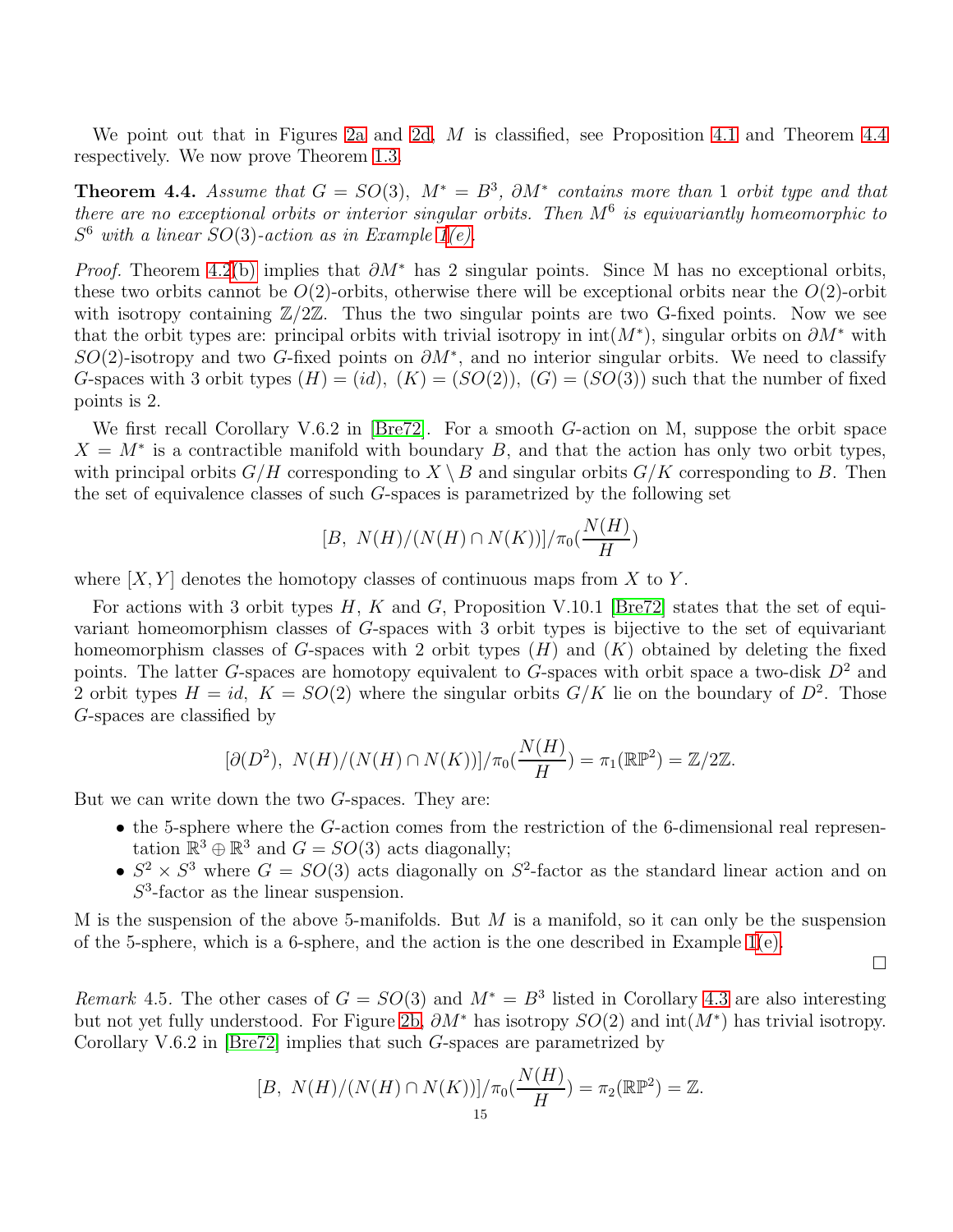Two examples of such G-spaces are  $\mathbb{CP}^3$  and  $S^2 \times S^4$ . The  $SO(3)$ -action on  $\mathbb{CP}^3$  is the one described in Example [2](#page-19-0)[\(b\)](#page-19-4) in Section [5,](#page-18-0) while the action on  $S^2 \times S^4$  is diagonal with standard SO(3)-action on  $S^2$ -factor and double suspension on  $S^4$ -factor. We suspect the G-spaces are oriented  $S^2$ -bundles over  $S<sup>4</sup>$ , which are classified by the first Pontryagin class. We do not know whether  $S<sup>2</sup> \times S<sup>4</sup>$  with this SO(3)-action admits an invariant metric with positive sectional curvature. Of course, according to the Hopf conjecture, this should not have any metric with positive curvature at all.

For Figure [2f,](#page-13-0) Example [2](#page-19-0)[\(c\)](#page-19-1) in Section [5](#page-18-0) is an action with the corresponding orbit stratification. For Figures [2c](#page-13-0) and [2e,](#page-13-0) we do not have examples, and we expect that they actually do not exist.

We now turn to the case of  $G = SO(3)$  and  $M^* = S^3$ .

<span id="page-15-1"></span>**Proposition 4.6.** If  $G = SO(3)$  and  $M^* = S^3$ , then there are at most 3 singular orbits.

*Proof.* There exist singular orbits since  $\chi(M^{S^1}) = \chi(M) > 0$  and thus  $M^{S^1} \neq \emptyset$ . We apply the Extent Lemma to show that there are at most 3 singular orbits.

Suppose there were four singular orbits. Then in  $M^*$ , each singular orbit  $G/K_i$  has a space of direction  $S^3(1)/K_i$ , where  $K_i = S^1$  or  $O(2)$  acts linearly on the unit normal sphere  $S^3(1)$  via the slice representa-tion. Lemma 4 in [\[HK89\]](#page-22-7) implies that  $xt_3(S^3/K_i) \leq xt_3(S^2(\frac{1}{2}))$  $(\frac{1}{2})) = \frac{\pi}{3}$ . Thus  $\frac{1}{4} \sum_{i=0}^{3} xt_3(S^3(1)/K_i) \leq \frac{\pi}{3}$  $\frac{\pi}{3}$ and we get a contradiction to Lemma [2.3.](#page-4-3)

<span id="page-15-0"></span>Remark 4.7. When  $G = SO(3)$ ,  $M^* = S^3$ , the possible stratification of  $M^*$  is depicted in Figure [3.](#page-15-0) In



FIGURE 3.  $G = SO(3), M^* = S^3$ 

the picture, m, n are positive integers. Examples  $2(d)$  $2(d)$  and  $3(b)$  $3(b)$  in Section [5](#page-18-0) are actions of this type.

# 4.2. SU(2) actions with  $M^G = \emptyset$ .

<span id="page-15-2"></span>**Proposition 4.8.** When  $G = SU(2)$  and  $M^G = \emptyset$ , the orbit space  $M^*$  is a 3-sphere. Moreover, the fixed point set  $M^{\mathbb{Z}/2\mathbb{Z}}$  of the center  $\mathbb{Z}/2\mathbb{Z}$  is precisely the union of all singular orbits, which are all 2-spheres. Furthermore, there can be at most 3 singular orbits.

*Proof.* We prove the second part first. Since the action of  $\mathbb{Z}/2\mathbb{Z} \subset SU(2)$  preserves orientation, each component of  $M^{\mathbb{Z}/2\mathbb{Z}}$  is a totally geodesic orientable submanifold of even codimension in M and  $SO(3)$  =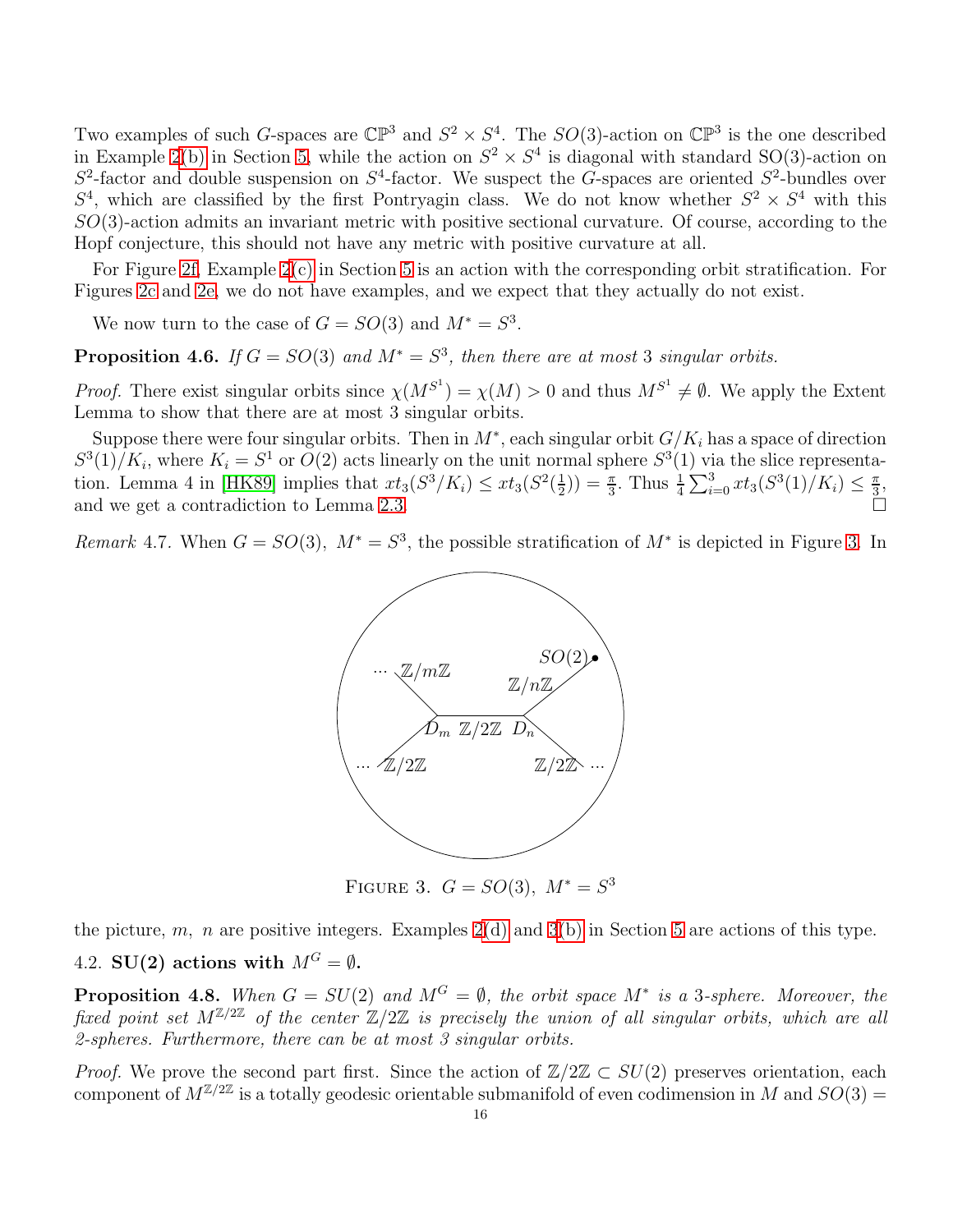$SU(2)/(\mathbb{Z}/2\mathbb{Z})$  acts on it. A priori it could have dimension 4, 2, 0. But 0-dimensional components would be G-fixed points, violating our assumption. We now show that it cannot have dimension 4.

If a component of  $M^{\mathbb{Z}/2\mathbb{Z}}$  has dim 4, then the induced metric has positive sectional curvature and is invariant under SO(3). By Wilking's connectedness lemma, it is also simply connected, is diffeomorphic to either  $S^4$  or  $\mathbb{CP}^2$  by [\[HK89\]](#page-22-7), and admits a cohomogeneity one action by  $SO(3)$ . From the classification of 4-dim cohomogeneity one manifolds (see for example [\[Par86\]](#page-22-27)), such actions have at least one singular orbit with  $O(2)$ -isotropy, which lifts up to  $Pin(2)$ -isotropy for the corresponding  $SU(2)$ -action. The action of the Pin(2)-isotropy group on the normal space to  $M^{\mathbb{Z}/2\mathbb{Z}}$  has to be effective, since otherwise the center  $\mathbb{Z}/2\mathbb{Z}$  would lie in the ineffective kernel. But this is impossible since the normal space is 2-dimensional and  $Pin(2)$  has no effective two-dim real representation. Thus every component of  $M^{\mathbb{Z}/2\mathbb{Z}}$ is a 2-dimensional orientable positively curved manifold, which is a two-sphere. Those two-spheres are precisely the singular orbits, since every  $U(1) \subset SU(2)$  contains  $\mathbb{Z}/2\mathbb{Z}$  and hence every singular orbit is contained in  $\tilde{M}^{\mathbb{Z}/2\mathbb{Z}}$ .

Now we show  $M^* = S^3$ . Assume otherwise. Then by Theorem [3.1](#page-6-0)  $M^* = B^3$ . But then  $\partial M^*$  consists of singular orbits, which means  $M^{\mathbb{Z}/2\mathbb{Z}}$  is 4-dimensional since it contains all singular orbits, which is impossible.

If there are four singular orbits, then as in the proof of Proposition [4.6,](#page-15-1) we get a contradiction to Lemma [2.3.](#page-4-3) Thus there can be at most three.  $\Box$ 

Remark 4.9. The above proposition says more than the statement that the orbit space has no boundary. In fact, there are also no exceptional orbits whose isotropy groups contain the center  $\mathbb{Z}/2\mathbb{Z}$ , as a corollary. Hence the exceptional isotropy groups are all cyclic of odd order.

<span id="page-16-0"></span>When  $G = SU(2)$ , and  $M^* = S^3$ , the possible stratifications are drawn in Figure [4.](#page-16-0) Here m, n, l



FIGURE 4.  $G = SU(2), M^* = S^3$ 

are pairwise coprime odd integers. Example [4](#page-21-2) in Section [5](#page-18-0) is an action of this type.

We now prove Theorem [1.2.](#page-1-1)

<span id="page-16-1"></span>Theorem 4.10.  $G = SU(2)$ .

- (a) If the fixed point set  $M<sup>G</sup>$  is non-empty, then M is equivariantly diffeomorphic to a linear action on  $S^6$  or  $\mathbb{CP}^3$ .
- <span id="page-16-2"></span>(b) If  $M^G$  is empty and the action has no exceptional orbits, then M is diffeomorphic to  $S^6$ ,  $S^2 \times S^4$ or  $SU(3)/T^2$ .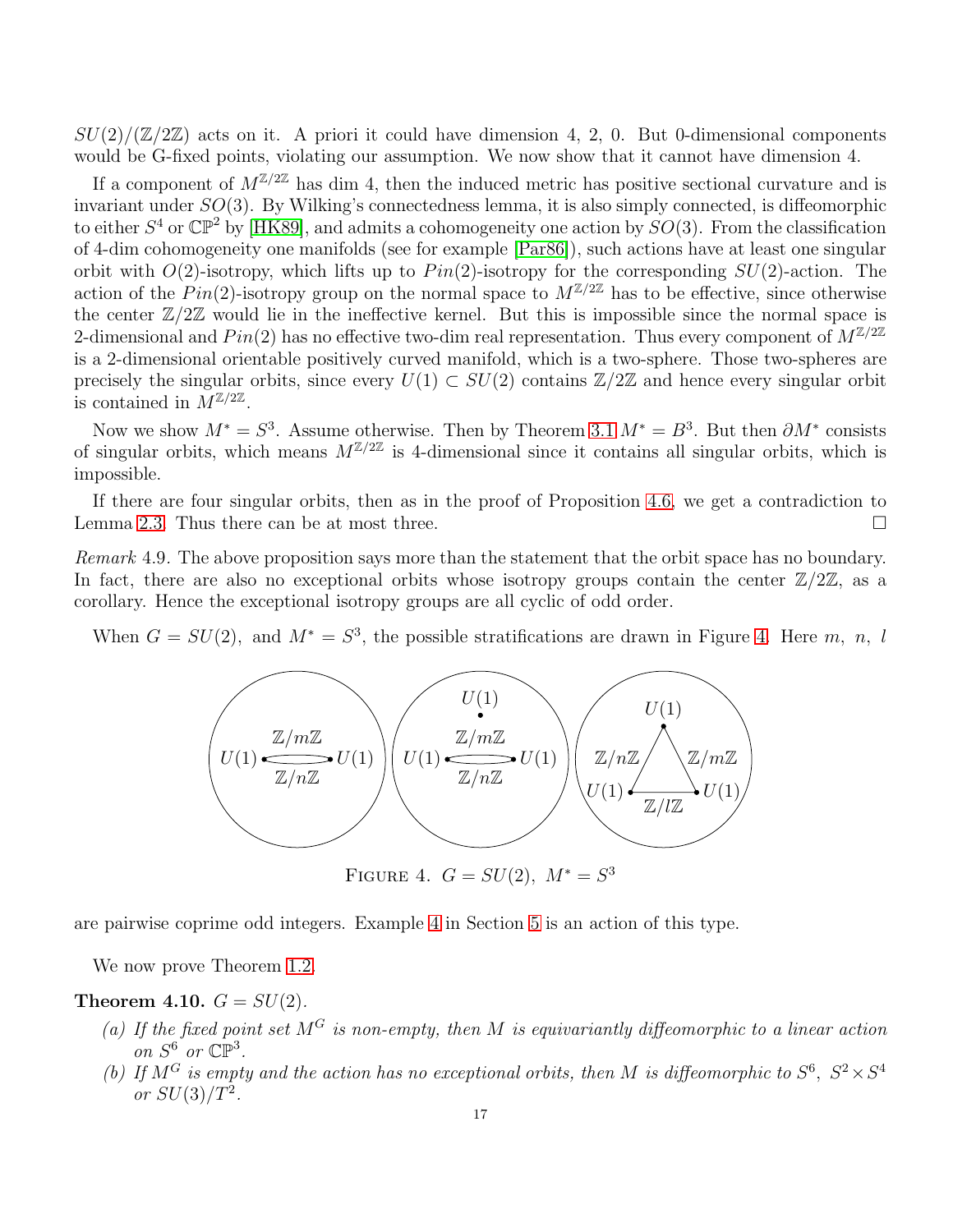Proof. Part [\(a\)](#page-16-1) has already been proved in Proposition [4.1.](#page-10-1) For part [\(b\),](#page-16-2) from Proposition [4.8,](#page-15-2) we know that  $M^* = S^3$  and there are at most 3 singular orbits, all of which have  $U(1)$ -isotropy. There has to be at least one singular orbit, since the fixed point set  $M^{U(1)}$  cannot be empty. We then discuss the 3 cases of 1, 2 or 3 singular orbits separately.

Case 1: There is only one singular orbit. Then by the slice theorem a tubular neighborhood of the singular orbit is  $V = SU(2) \times_{U(1)} D^4 = (SU(2) \times D^4)/U(1)$ , where  $D^4$  is a 4-disk and  $U(1)$  acts on  $D^4$  via the Hopf action on  $\mathbb{C}^2$ . V is a linear  $D^4$ -bundle over  $SU(2)/U(1) = S^2$ , with boundary  $\partial V = S^3 \times S^3 / S^1 = SO(4) / SO(2) = T^1 S^3 = S^3 \times S^2$ . Linear  $D^4$ -bundles over  $S^2$  are classified by  $\pi_1(SO(4)) = \mathbb{Z}/2\mathbb{Z}$ , and if the bundle is non-trivial then its boundary is the unique nontrivial  $S^3$ -bundle over  $S^2$ . Thus V is a trivial  $D^4$ -bundle over  $S^2$ . Moreover, we claim that the slice action by  $SU(2)$ on  $\partial V = S^3 \times S^2$  is group multiplication on the  $S^3$ -factor and trivial on the  $S^2$ -factor. To see this, note that the identification  $S^3 \times S^2 \cong T^1S^3$  is given by  $(p, v_e) \mapsto (p, pv_e)$ , where  $v_e \in T_eS^3$  and  $pv_e$  is quaternion multiplication.  $SU(2)$  acts on  $T^1S^3$  via  $a.(p, pv_e) = (ap, apv_e) \mapsto (ap, v_e) \in S^3 \times S^2$ , and thus it only acts on the  $S^3$ -factor.

The complement U of V is an  $SU(2)$ -bundle over  $D^3$ , which has to be the trivial bundle  $SU(2) \times D^3 =$  $S^3 \times D^3$  with  $SU(2)$  acting only on the first factor. Thus M is the gluing of  $U = S^3 \times D^3$  and  $V = S^2 \times D^4$ along their common boundary  $S^2 \times S^3$  via an equivariant gluing map  $f: S^3 \times S^2 \to S^3 \times S^2$ . f has to take on the form

 $f(p,q) = (p \cdot g(q), \phi(q)), (p,q) \in S^3 \times S^2, g : S^2 \to S^3, \phi \in \text{Diffeo}(S^2).$ 

Since  $\pi_2(S^3) = 0$ , g is null-homotopic. Note that Diffeo( $S^2$ ) deformation retracts onto  $O(3)$  by [\[Sma59\]](#page-22-28), which has two connected components. Thus there are only 2 homotopy classes of f, depending on whether  $\phi$  is orientation-preserving or reversing. Note that there exists an equivariant orientationreversing diffeomorphism of  $U = SU(2) \times D^3$  given by  $(g, p) \mapsto (g, -p)$ . If f is orientation reversing, we change the orientation on U equivariantly so that f becomes orientation-preserving. Thus up to change of orientation f is homotopic to the identity map, and  $M = U \cup_f V$  is equivariantly diffeomorphic to  $S^6$  .

Case 2: There are two singular orbits. Again a tubular neighborhood  $V$  of each singular orbit is  $V = SU(2) \times_{U(1)} D^4 = S^2 \times D^4$ , and M is the gluing of the 2 copies of V along their common boundary  $S^2 \times S^3$  via f. Up to a change of orientation of V, f is homotopic to the identity. Thus the resulting manifold is  $S^2 \times S^4$ .

Case 3: There are three singular orbits. A neighborhood  $V'$  of the singular part is the union of three copies of  $S^2 \times D^4$  as in the previous cases. The principal part U' of the manifold is a principal  $SU(2)$ -bundle over  $S^3$  minus 3 points, which is classified by the homotopy classes  $[S^3 \setminus 3$  pt,  $BSU(2)]$ , where BSU(2) is the classifying space of  $SU(2)$ . Note that  $S^3 \setminus 3$  pt deformation retracts onto  $S^2 \vee S^2$ , and that  $BSU(2)$  has trivial  $\pi_1$  and  $\pi_2$ . Thus  $[S^3 \setminus 3$  pt,  $BSU(2)]$  is a singleton and U' is diffeomorphic to  $SU(2) \times (S^3 \setminus 3$  pt). Thus  $\partial U' = U' \cap V'$  is diffeomorphic to three copies of  $S^3 \times S^2$ . M is the gluing of U' and V' along  $U' \cap V'$  via three copies of f. Each copy of f could be orientation preserving or reversing. We fix the orientation on  $U'$ , and change the orientation of a component of  $V'$  if the corresponding gluing map is orientation-reversing. In conclusion, up to change of orientation there is only one homotopy class of the gluing map and thus only one diffeomorphism class of  $M$ . From Example [3](#page-20-1)[\(a\)](#page-20-2) described in Section [5,](#page-18-0) we know the flag manifold  $SU(3)/T^2$  admits such an action, thus  $M = SU(3)/T^2$ .

 $\Box$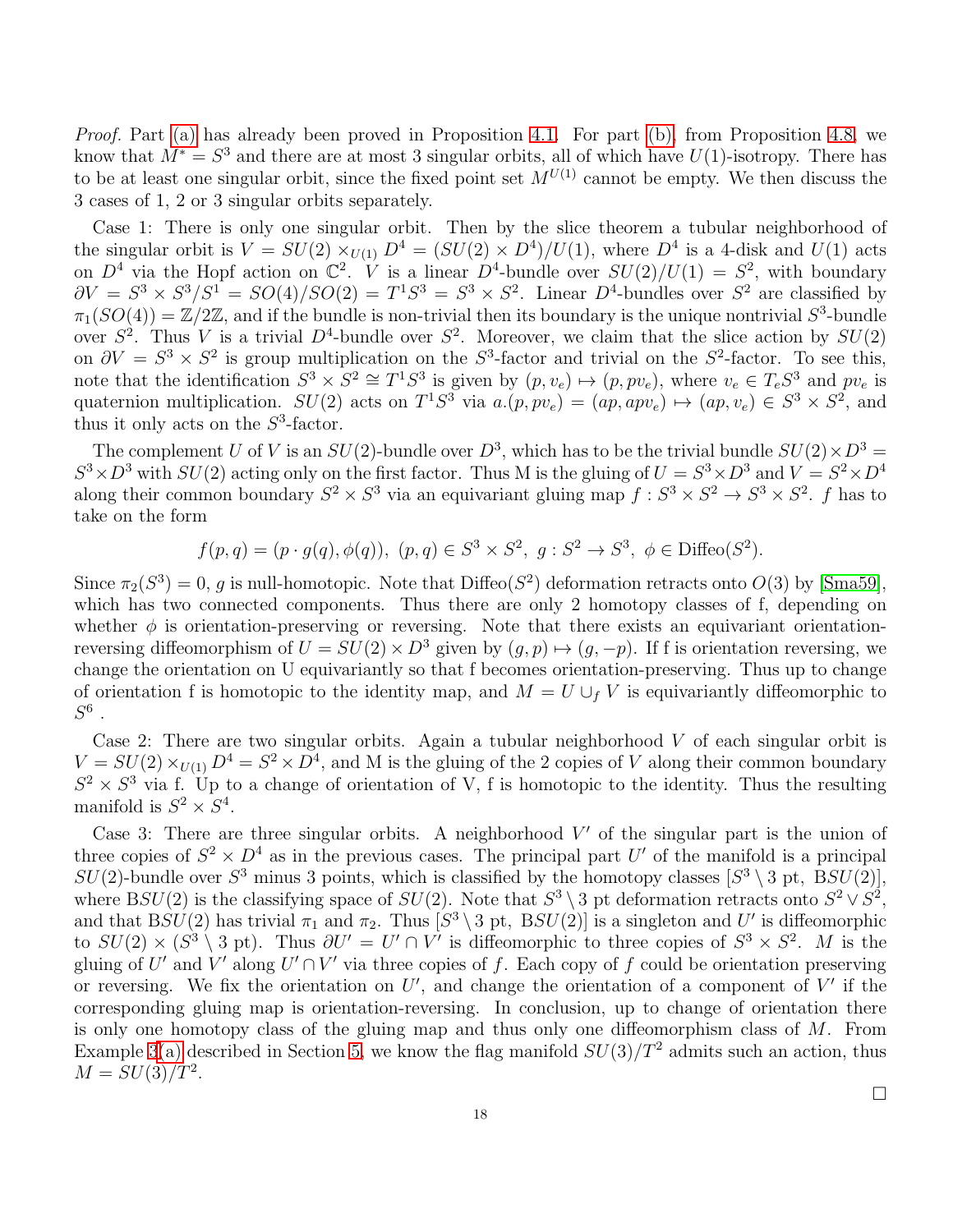Remark 4.11. The  $SU(2)$ -actions on  $S^6$ ,  $S^2 \times S^4$  and  $SU(3)/T^2$  in Cases 1, 2, 3 are all realizable. On  $S^6$  it is the triple suspension of the Hopf action on  $S^3$ . On  $S^2 \times S^4$  it is the diagonal action where  $SU(2)$ acts as  $SO(3)$  on  $S^2$  and acts on  $S^4$  as the suspension of  $S^3$ . On  $SU(3)/T^2$  it acts via left multiplication. We do not know though whether  $S^2 \times S^4$  admits a metric with positive sectional curvature invariant under the  $SU(2)$ -action. The  $SU(2)$  actions on the 6-sphere in Case 1 and on  $SU(3)/T^2$  in Case 3 preserve positive curvature.

We now summarize the claim about the Euler characteristic.

**Theorem 4.12.** Let  $M = M^6$  be a 6-dimensional closed simply connected Riemannian manifold of positive sectional curvature such that  $SU(2)$  or  $SO(3)$  acts isometrically and effectively on M. Then the Euler characteristic  $\chi(M) = 2$ , 4, or 6.

*Proof.* First recall  $M^* = B^3$ ,  $S^3$  or  $B^4$  by Theorem [3.1,](#page-6-0) and the case of  $B^4$  has be resolved in Theorem [3.1.](#page-6-0) When  $M^* = B^3$ , Theorem [1.1](#page-1-0)[\(a\)](#page-1-3) reduces to Theorem [4.2](#page-11-0)[\(\(e\)\)](#page-11-5). When  $M^* = S^3$ , from Proposition [4.6](#page-15-1) and Proposition [4.8,](#page-15-2) singular orbits are all isolated whose number is at most 3. In  $M^{S^1}$  each singular orbit contributes to 1 or 2  $S^1$ -fixed points. Thus  $M^{S^1}$  is a finite set of at most 6 points. Hence  $\chi(M) = \chi(M^{S^1}) \leq 6$ . By Theorem 2.4,  $\chi(M) = 2$ , 4, or 6.

<span id="page-18-0"></span>Collecting all the results, we see that the unsettled cases are described in Figures [2-](#page-13-0)[4.](#page-16-0)

#### 5. Explicit Examples of G-actions

In this section we list all known examples of isometric  $SU(2)$ ,  $SO(3)$ -actions on the known examples of positively curved 6-manifolds, namely  $S^6$ ,  $\mathbb{CP}^3$ ,  $SU(3)/T^2$ ,  $SU(3)/T^2$ , and depict the stratification of  $M^*$ . For  $S^6$  and  $\mathbb{CP}^3$  we list all linear actions. For the known positively curved metrics on  $SU(3)/T^2$ and  $SU(3)/T^2$ , the full isometry group was determined in [\[GSZ06\]](#page-22-29) and one easily sees that the only isometric actions are the ones described below.

<span id="page-18-1"></span>The stratification of  $M^*$  for each action is depicted in the corresponding picture.

<span id="page-18-3"></span>**1. Actions on**  $S^6$ . Note that all known actions on  $S^6$  are classified.

The following examples have fixed point cohomogeneity at most 1:

- (a) Figure [5a](#page-19-5).  $G = SU(2)$  acts on the first 4 coordinates of  $S^6 \subset \mathbb{R}^7$  via the realification of  $\mathbb{C}^2$  and fixes the last 3 coordinates.  $\partial M^*$  consists of fixed points, and the interior has trivial isotropy. Actions of this type are fixed point homogeneous.
- <span id="page-18-2"></span>(b)  $G = SO(3)$ ,  $M^* = B^4$ . G acts on the first 3 coordinates of  $S^6 \subset \mathbb{R}^7$  via rotation and fixes the last 4 coordinates.  $\partial M^*$  consists of fixed points, and the interior consists of principal orbits with  $SO(2)$ -isotropy. This is the only case with  $\dim(M^*)=4$ . Actions of this type are fixed point homogeneous.
- <span id="page-18-4"></span>(c) Figure [5b](#page-19-5).  $G = SO(3)$  acts on the first 5 coordinates via the unique 5-dimensional real representation of  $SO(3)$  and fixes the last 2 coordinates. The equator of  $\partial M^*$  consists of fixed points, and the two boundary faces corresponding to the two open hemi-spheres have O(2)-isotropy. The interior of  $M^*$  consists of principal orbits with isotropy  $\mathbb{Z}/2\mathbb{Z} \oplus \mathbb{Z}/2\mathbb{Z}$ . Actions of this type have fixed point cohomogeneity one.
- The remaining actions on  $S^6$  are as follows:
- (d) Figure [5c](#page-19-5). This action is given by  $A(\vec{x}, \vec{y}) = (A\vec{x}, A\vec{y}), A \in SU(2), \vec{x} \in \mathbb{R}^4, \vec{y} \in$  $\mathbb{R}^3$ ,  $(\vec{x}, \vec{y}) \in S^6$ . The action on the  $\vec{x}$ -component comes from the real 4-dim irrep of  $SU(2)$ , i.e. the realification of the standard  $SU(2)$ -action on  $\mathbb{C}^2$ , and the action on  $\vec{y}$ -component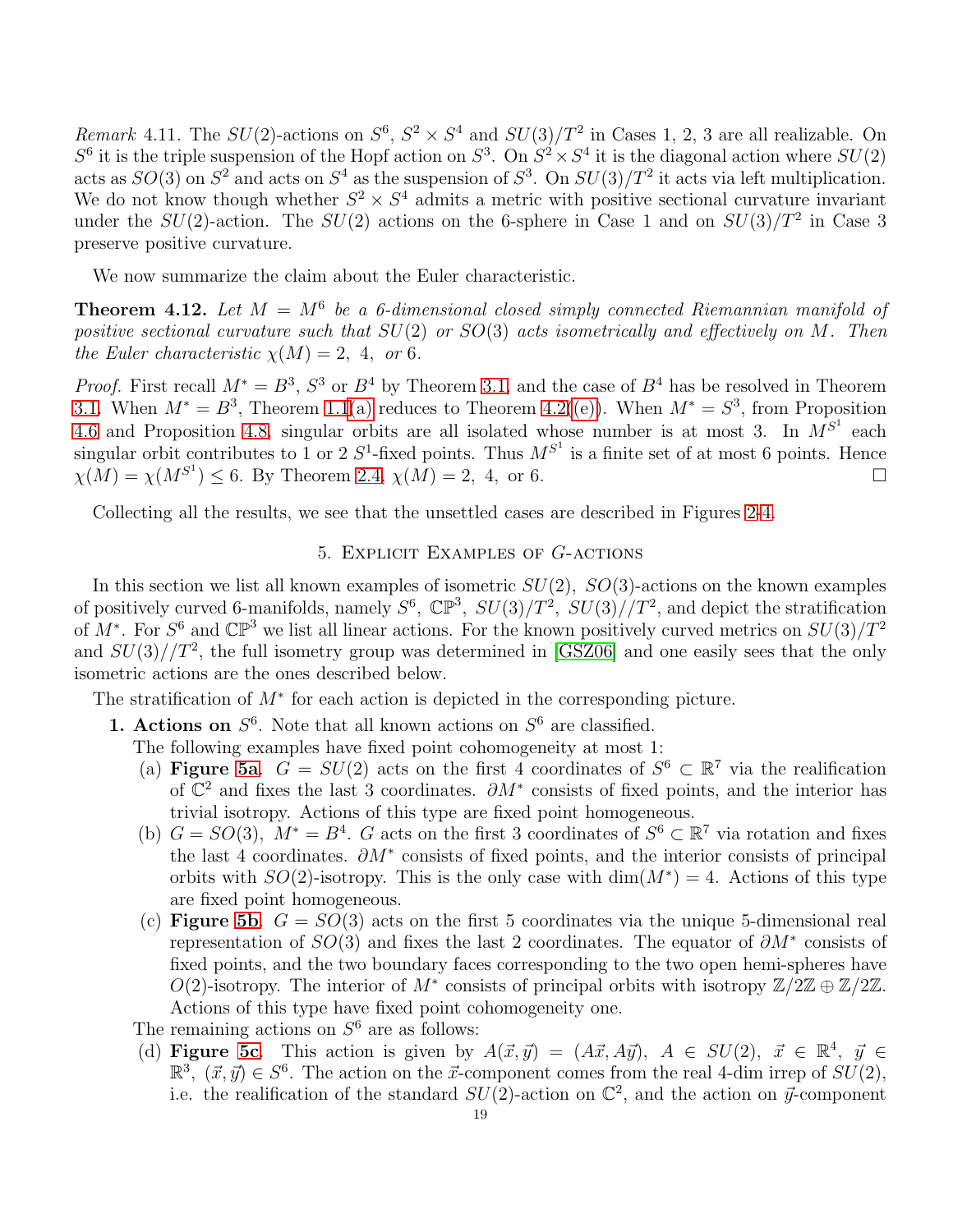comes from the standard  $SO(3)$ -action on  $\mathbb{R}^3$ . Actions of this type are classified. See Theorem [1.2.](#page-1-1)

<span id="page-19-5"></span><span id="page-19-3"></span>(e) Figure [5d](#page-19-5). This action is given by  $A(\vec{x}, \vec{y}, z) = (A\vec{x}, A\vec{y}, z)$ ,  $A \in SO(3), \ \vec{x}, \vec{y} \in \mathbb{R}^3$ ,  $z \in$  $\mathbb{R}, (\vec{x}, \vec{y}, z) \in S^6$ . Actions of this type are classified. See Theorem [1.3.](#page-2-1)



FIGURE 5.  $M = S^6$ 

# <span id="page-19-2"></span><span id="page-19-0"></span>2. Actions on  $\mathbb{CP}^3$ :

- (a) Figure [6a](#page-20-3). A linear  $SU(2)$ -action on  $\mathbb{CP}^3$ , acting on the first 2 homogeneous coordinates and fixing the last 2 homogeneous coordinates.  $M^* = B^3$ .  $\partial M^* = S^2$  consists of fixed points, and the interior minus the center has trivial isotropy. The center has  $U(1)$ -isotropy, represented by  $[x, y, 0, 0] \in \mathbb{CP}^3$ . Actions of this type are fixed point homogeneous.
- <span id="page-19-4"></span>(b) **Figure [6b](#page-20-3)**. This action is induced from one  $SU(2)$ -action. Let  $A \in SU(2)$  act on  $\mathbb{CP}^3$  via  $A(\vec{x}, \vec{y}) = (A\vec{x}, A\vec{y}), \ \vec{x}, \vec{y} \in \mathbb{C}^2$ . This action is ineffective since  $-Id \in SU(2)$  acts trivially, thus descends to an  $SO(3)$ -action. The interior of  $M^*$  consists of principal orbits, and  $\partial M^*$ consists of singular  $SO(2)$ -orbits.
- <span id="page-19-1"></span>(c) **Figure [6c](#page-20-3)**. This action is given by  $A(z_1 : z_2 : z_3 : z_4) = (A(z_1 : z_2 : z_3)^T : z_4), A \in$ SO(3),  $(z_1 : z_2 : z_3 : z_4) \in \mathbb{CP}^3$ .  $M^* = B^3$ . The interior points minus a line segment correspond to principal orbits, the boundary 2-sphere minus 2 points correspond to  $SO(2)$ singular orbits, the 2 poles on the boundary correspond to a fixed point and an  $O(2)$ -orbit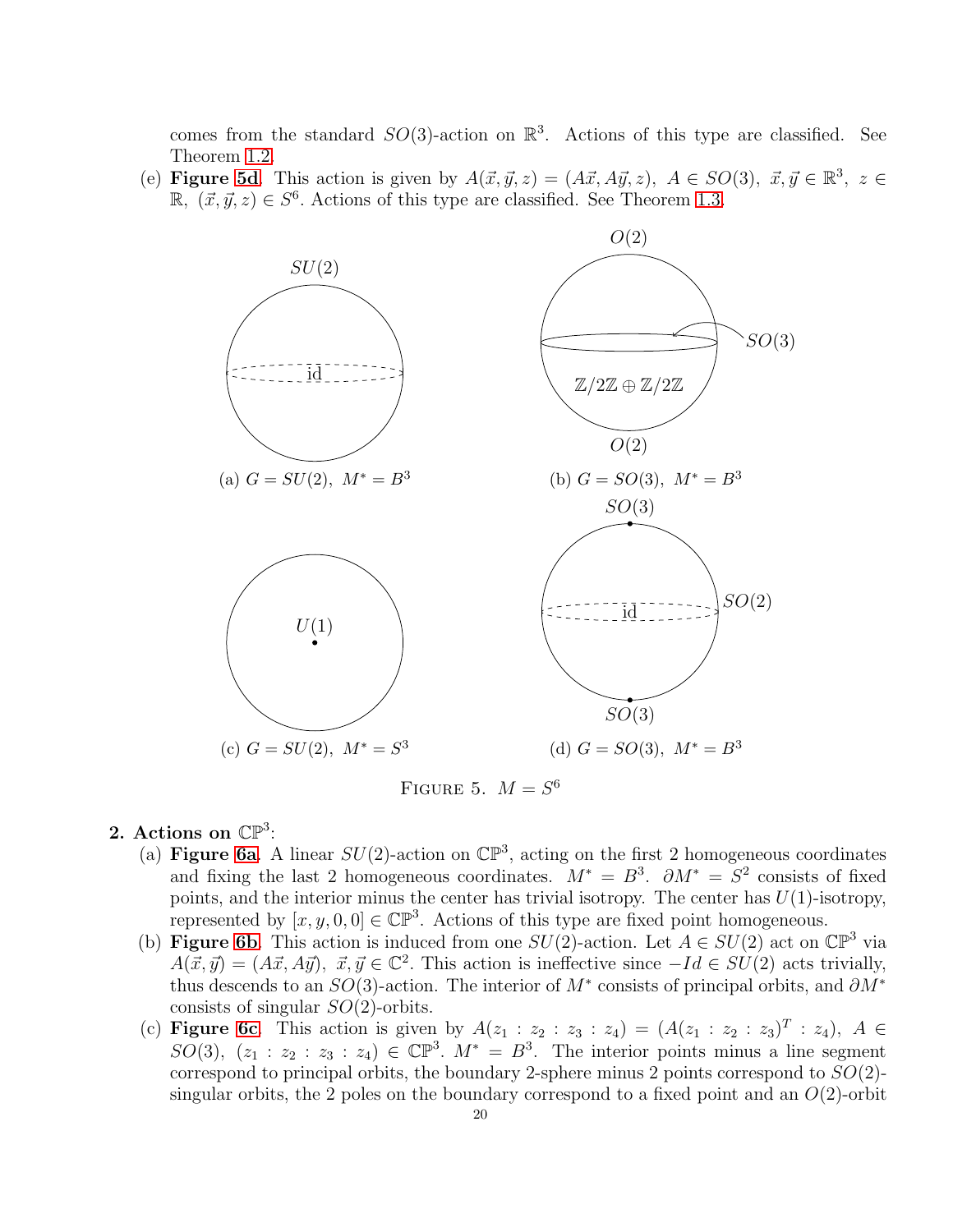respectively, the center corresponds to an  $SO(2)$ -orbit, and a line segment in the interior corresponds to  $\mathbb{Z}/2$ -orbits connecting the  $O(2)$ -orbit and the center  $SO(2)$ -orbit.

<span id="page-20-3"></span><span id="page-20-0"></span>(d) **Figure [6d](#page-20-3)**. The irreducible representation of  $SU(2)$  on  $\mathbb{C}^4$  induces an action on  $\mathbb{CP}^3$ , which is ineffective with kernel  $\mathbb{Z}/2\mathbb{Z}$  and descends to  $SO(3)$ . For this  $SO(3)$ -action on  $M = \mathbb{CP}^3$ ,  $M^* = S^3$ , the principal isotropy is trivial, and there are two singular orbits with isotropy  $SO(2)$ . The exceptional orbits are drawn in the picture.





# <span id="page-20-2"></span><span id="page-20-1"></span>3. Actions on  $SU(3)/T^2$ :

(a) Figure [7a](#page-21-3). This action is given by the left multiplication of  $SU(2)$  on  $SU(3)/T^2$ , i.e.,  $A \cdot (gT^2) = AgT^2$ ,  $A \in SU(2)$ ,  $gT^2 \in SU(3)/T^2$ . Here we view  $SU(2)$  as a subgroup of  $SU(3)$  and the multiplication Ag takes place in  $SU(3)$ . The orbit space is a 3-sphere with 3 singular orbits with  $U(1)$ -isotropy corresponding to the matrices

$$
Id, \begin{bmatrix} 1 & 0 & 0 \\ 0 & 0 & -1 \\ 0 & 1 & 0 \end{bmatrix}, \begin{bmatrix} 0 & 1 & 0 \\ 0 & 0 & 1 \\ 1 & 0 & 0 \end{bmatrix}.
$$

The principal isotropy is trivial. Actions of this type are classified. See Theorem [1.2.](#page-1-1)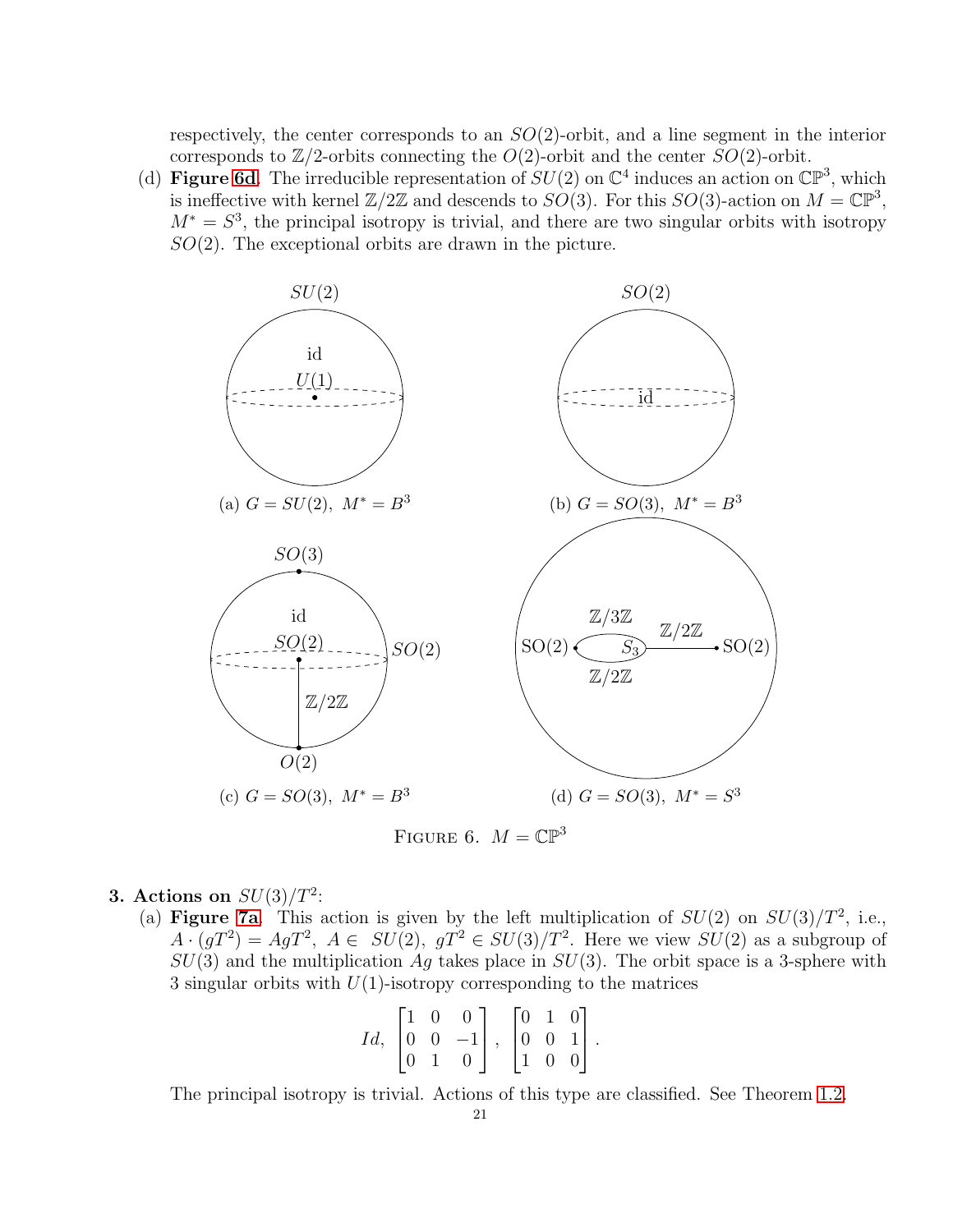<span id="page-21-3"></span><span id="page-21-1"></span>(b) Figure [7b](#page-21-3). This action is given by the left multiplication of  $SO(3)$  on  $SU(3)/T^2$ , similar to the above example.  $M^* = S^3$ , and there are three singular orbits. The orbit strata are indicated in the picture.



FIGURE 7.  $M = SU(3)/T^2$ 

<span id="page-21-4"></span><span id="page-21-2"></span>**4. An action on**  $SU(3)/T^2$ . Figure [8.](#page-21-4) Recall that the description of the biquotient is given by  $SU(3)/T^2 = (z, w, zw) \setminus SU(3)/(1, 1, z^2w^2)^{-1}, z, w \in S^1$ .  $G = SU(2)$ ,  $M^* = S^3$ .  $SU(2)$  acts from the right as the first 2 block of  $SU(3)$ , commuting with the  $T^2$ -action. A computation, using Mayer-Vietoris sequence, shows that G-spaces of this type have the same cohomology groups as  $SU(3)/T^2$ , that is,  $H^0 = H^6 = \mathbb{Z}$ ,  $H^2 = H^4 = \mathbb{Z} \oplus \mathbb{Z}$ ,  $H^{2i+1} = 0$ .



#### **REFERENCES**

<span id="page-21-0"></span>[AB15] M. Alexandrino and R. Bettiol. Lie Groups and Geometric Aspects of Isometric Actions. Springer, 213 p., hardcover, ISBN 978-3319166124, 2015.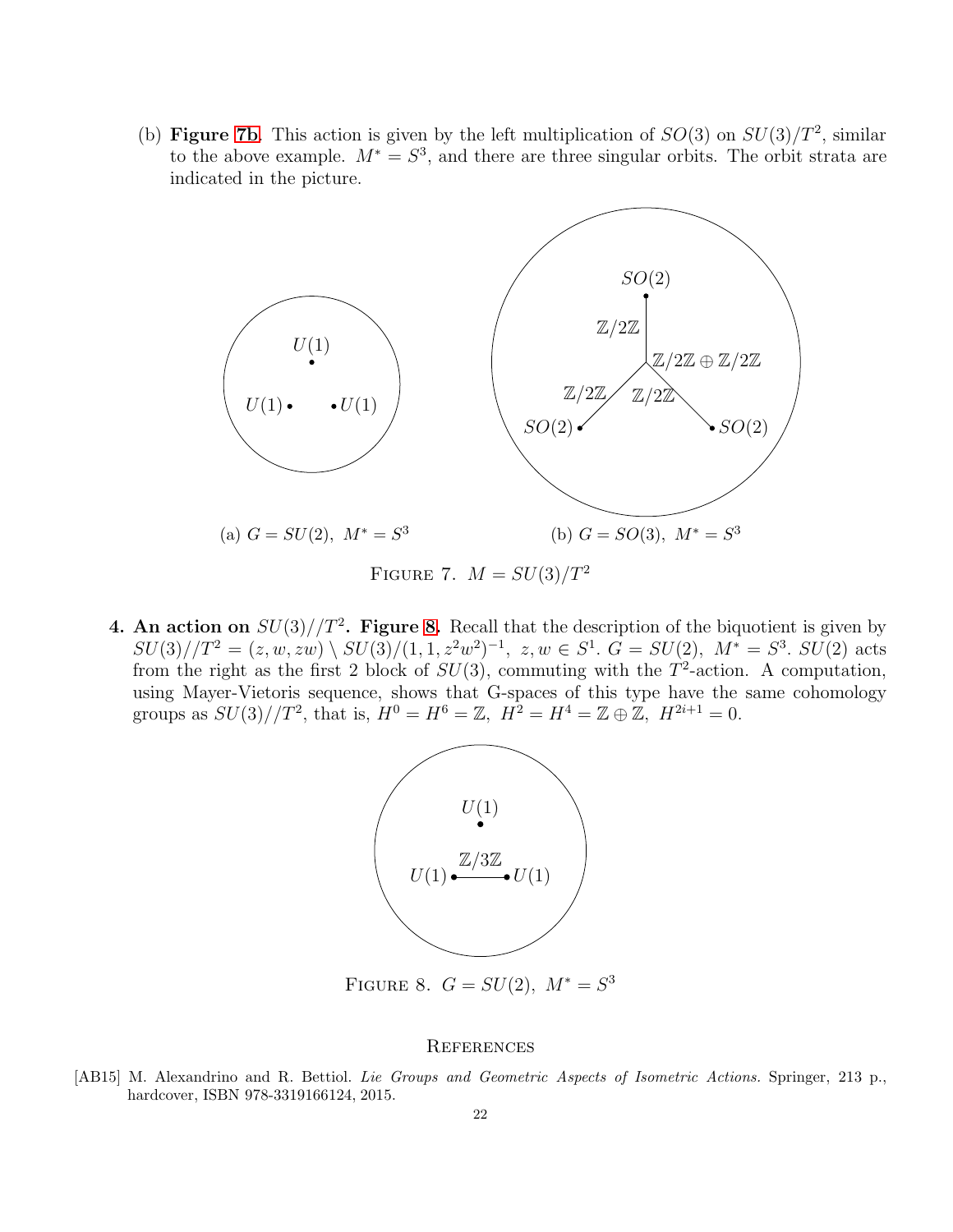- <span id="page-22-10"></span>[Bar65] D. Barden, Simply connected 5-manifolds, Ann. of Math., 82 (1965), 365-385.
- <span id="page-22-3"></span>[Baz96] Y. Bazaikin. On a family of 13-dimensional closed Riemannian manifolds of positive curvature. Siberian Math. J., 37, 1068-1085, 1996.
- <span id="page-22-1"></span>[BB76] L. Berard-Bergery. Les varietes riemanniennes homogenes simplement connexes de dimension impaire a courbure strictement positive. J. Math. pure et appl. 55, 47-68, 1976.
- <span id="page-22-19"></span>[Bre72] Glen E. Bredon. Introduction to compact transformation groups. Academic Press, New York, Pure and Applied Mathematics, Vol. 46, 1972.
- <span id="page-22-5"></span>[Dea11] Owen Dearricott. A 7-manifold with positive curvature. Duke Math. J. Volume 158, Number 2, 307-346, 2011.
- <span id="page-22-2"></span>[Esc82] J. H. Eschenburg. New examples of manifolds with strictly positive curvature. Invent. Math. 66, 469-480, 1982.
- <span id="page-22-25"></span>[Fra61] T. Frankel. Manifolds with positive curvature. Pacific J. Math. Volume 11, Number 1 (1961), 165-174.
- <span id="page-22-14"></span>[FR05] F. Fang and X. Rong. Homeomorphism classification of positively curved manifolds with almost maximal symmetry rank. Math. Ann. 332, 81-101 (2005).
- <span id="page-22-12"></span>[Gro02] K.Grove. Geometry of and via symmetry. In Conformal, Riemannian and Lagrangian geometry (Knoxville, TN, 2000), volume 27 of Univ. Lecture Ser., pages 31-53. Amer. Math. Soc., Providence, RI, 2002.
- <span id="page-22-23"></span>[GK04] K.Grove and C.W.Kim. Positively curved manifolds with low fixed point cohomogeneity. J. Differential Geom., 67(1):1-33, 2004.
- <span id="page-22-13"></span>[GS94] K. Grove and C. Searle. Positively curved manifolds with maximal symmetry rank. J. Pure Appl. Algebra, 91(1):137-142, 1994.
- <span id="page-22-20"></span>[GS97] Grove K and Searle C. Differential topological restrictions curvature and symmetry. J. Diff. Geom 47: 530-559, 1997.
- <span id="page-22-29"></span>[GSZ06] K.Grove, K.Shankar and W.Ziller. Symmetries of Eschenburg spaces and the Chern problem. Asian Journal of Mathematics 10(3), 2006.
- <span id="page-22-4"></span>[GVZ11] K.Grove, L.Verdiani and W.Ziller. An Exotic T<sub>1</sub>S<sup>4</sup> with Positive Curvature. Geom. Funct. Anal. 21: 499, 2011.
- [GWZ08] K.Grove, B.Wilking and W.Ziller. Positively curved cohomogeneity one manifolds and 3-Sasakian geometry. J. Differential Geom. Volume 78, Number 1, 33-111, 2008.
- <span id="page-22-8"></span>[GW14] K.Grove and B.Wilking. A knot characterization and 1-connected nonnegatively curved 4-manifolds with circle symmetry. Geom. Topol. 18, 3091-3110, 2014.
- <span id="page-22-6"></span>[Ham82] Hamilton, Richard S. Three-manifolds with positive Ricci curvature. J. Differential Geom. 17, no. 2, 255–306, 1982.
- <span id="page-22-16"></span>[Ken20] L. Kennard. Torus actions and positive curvature. Virtual seminar on geometry with symmetries, May 6, 2020.
- <span id="page-22-7"></span>[HK89] W.Y. Hsiang and B. Kleiner. On the topology of positively curved 4-manifolds with symmetry. J. Differential Geom., 30:615-621, 1989.
- <span id="page-22-21"></span>[Kob58] S. Kobayashi. Fixed points of isometries. Nagoya Math. J., 13:63-68, 1958.
- <span id="page-22-27"></span>[Par86] Jeff Parker. 4-Dimensional G-manifolds with 3-dimensional orbits. Pacific Journal of Mathematics, Vol. 125, No. 1,1986.
- <span id="page-22-24"></span>[Per03] G. Perelman. Finite extinction time for the solutions to the Ricci flow on certain three-manifolds. Preprint (2003), [arXiv:math/0307245.](http://arxiv.org/abs/math/0307245)
- <span id="page-22-22"></span>[PS02] Thomas Puttmann, Catherine Searle. The Hopf conjecture for manifolds with low cohomogeneity or high symmetry rank. Proceedings of the AMS, Volume 130, Number 1, Pages 163-166, 2001.
- <span id="page-22-9"></span>[Ron02] X. Rong. Positively curved manifolds with almost maximal symmetry rank. Geom. Dedicata, 95(1):157-182, 2002.
- <span id="page-22-18"></span>[Sim16] Fabio Simas. Nonnegatively curved five-manifolds with non-abelian symmetry. Geom. Dedicata, 181: 61, 2016.
- <span id="page-22-28"></span>[Sma59] S. Smale. *Diffeomorphisms of the 2-sphere*. Proc. Amer. Math. Soc., 10:621?626, 1959.
- <span id="page-22-11"></span>[Sma62] S. Smale. On the structure of 5-manifolds. Ann. of Math., 75 (1962), 38-46.
- <span id="page-22-0"></span>[Wal72] N. Wallach. Compact homogeneous Riemannian manifolds with strictly positive curvature. Ann. of Math., 96, 277-295, 1972.
- <span id="page-22-15"></span>[Wil03] B. Wilking. Torus actions on manifolds of positive sectional curvature. Acta Math., 191, 259-297, 2003.
- <span id="page-22-17"></span>[Wil06] B. Wilking. Positively curved manifolds with symmetry. Annals of Mathematics, 163, 607-668, 2006.
- <span id="page-22-26"></span>[WZ90] M.Y. Wang and W. Ziller. Einstein Metrics on Principal Torus Bundles. J. DIFFERENTIAL GEOMETRY 31 (1990)215-248.
- [Zil07] Wolfgang Ziller. Examples of Riemannian Manifolds with non-negative sectional curvature. [arXiv:math/0701389v](http://arxiv.org/abs/math/0701389)3 [math.DG], 2007.